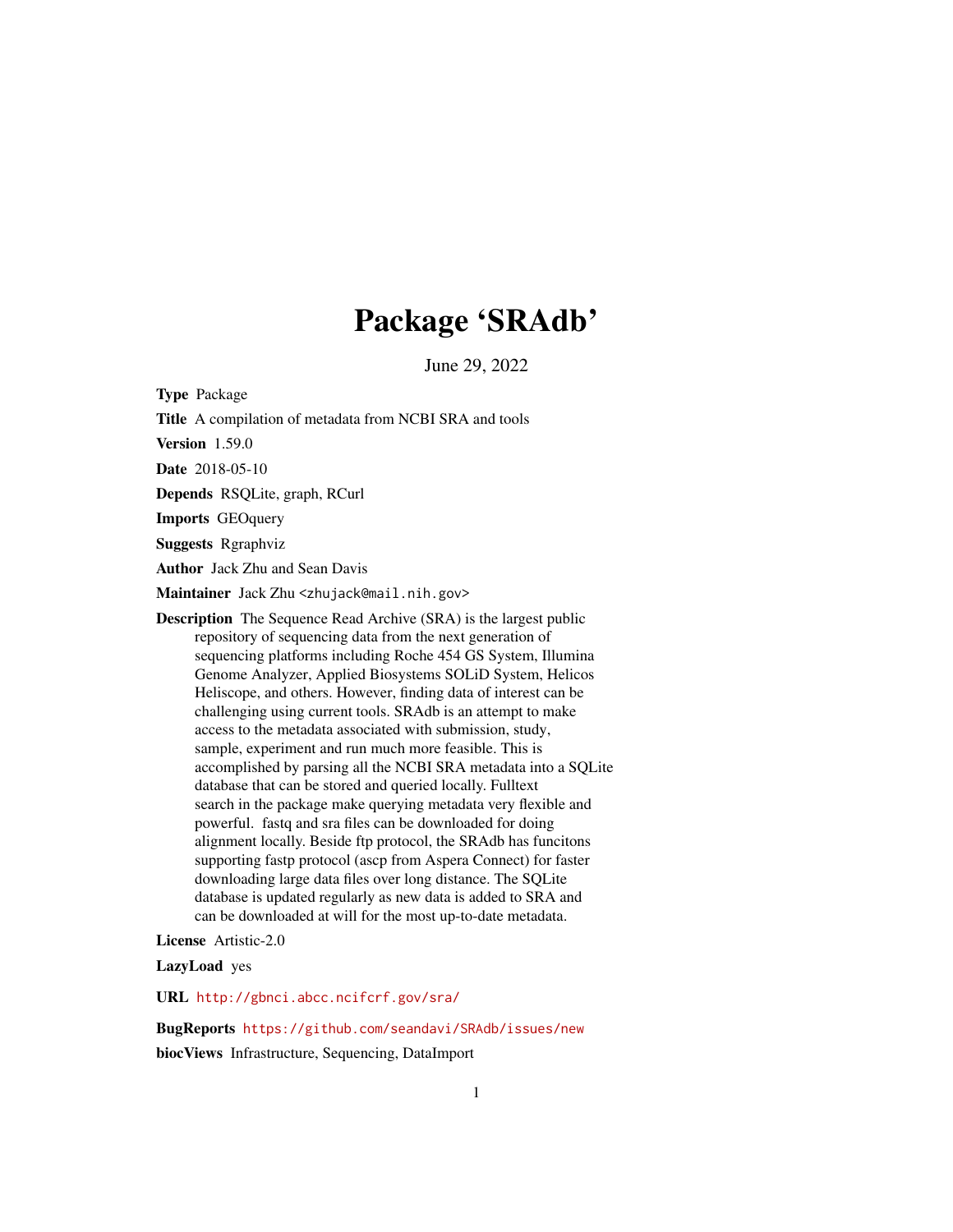git\_url https://git.bioconductor.org/packages/SRAdb git\_branch master git\_last\_commit fd18c9a git\_last\_commit\_date 2022-04-26 Date/Publication 2022-06-29

# R topics documented:

|       |                                                                                                                     |  |  |  |  |  |  |  |  |  |  |  |  |  |  | $\overline{2}$ |
|-------|---------------------------------------------------------------------------------------------------------------------|--|--|--|--|--|--|--|--|--|--|--|--|--|--|----------------|
|       | ascpR                                                                                                               |  |  |  |  |  |  |  |  |  |  |  |  |  |  | 5              |
|       |                                                                                                                     |  |  |  |  |  |  |  |  |  |  |  |  |  |  | 6              |
|       |                                                                                                                     |  |  |  |  |  |  |  |  |  |  |  |  |  |  | 8              |
|       |                                                                                                                     |  |  |  |  |  |  |  |  |  |  |  |  |  |  | 9              |
|       |                                                                                                                     |  |  |  |  |  |  |  |  |  |  |  |  |  |  | 10             |
|       |                                                                                                                     |  |  |  |  |  |  |  |  |  |  |  |  |  |  | 11             |
|       |                                                                                                                     |  |  |  |  |  |  |  |  |  |  |  |  |  |  | -13            |
|       |                                                                                                                     |  |  |  |  |  |  |  |  |  |  |  |  |  |  | 14             |
|       |                                                                                                                     |  |  |  |  |  |  |  |  |  |  |  |  |  |  | 15             |
|       |                                                                                                                     |  |  |  |  |  |  |  |  |  |  |  |  |  |  | 17             |
|       |                                                                                                                     |  |  |  |  |  |  |  |  |  |  |  |  |  |  | 18             |
|       |                                                                                                                     |  |  |  |  |  |  |  |  |  |  |  |  |  |  | 19             |
|       |                                                                                                                     |  |  |  |  |  |  |  |  |  |  |  |  |  |  | 20             |
|       |                                                                                                                     |  |  |  |  |  |  |  |  |  |  |  |  |  |  | 20             |
|       |                                                                                                                     |  |  |  |  |  |  |  |  |  |  |  |  |  |  | 21             |
|       |                                                                                                                     |  |  |  |  |  |  |  |  |  |  |  |  |  |  | 22             |
|       |                                                                                                                     |  |  |  |  |  |  |  |  |  |  |  |  |  |  | 23             |
|       | $IGVsocket \dots \dots \dots \dots \dots \dots \dots \dots \dots \dots \dots \dots \dots \dots \dots \dots \dots$   |  |  |  |  |  |  |  |  |  |  |  |  |  |  | 24             |
|       | <b>IGVsort</b>                                                                                                      |  |  |  |  |  |  |  |  |  |  |  |  |  |  | 25             |
|       |                                                                                                                     |  |  |  |  |  |  |  |  |  |  |  |  |  |  | 26             |
|       | $\text{graConvert} \dots \dots \dots \dots \dots \dots \dots \dots \dots \dots \dots \dots \dots \dots \dots \dots$ |  |  |  |  |  |  |  |  |  |  |  |  |  |  | 27             |
|       |                                                                                                                     |  |  |  |  |  |  |  |  |  |  |  |  |  |  | 28             |
|       |                                                                                                                     |  |  |  |  |  |  |  |  |  |  |  |  |  |  | 29             |
| Index |                                                                                                                     |  |  |  |  |  |  |  |  |  |  |  |  |  |  | 31             |

SRAdb-package *Query NCBI SRA metadata within R or from a local SQLite database*

# Description

The Sequence Read Archive (SRA) represents largest public repository of sequencing data from the next generation of sequencing platforms including Roche 454 GS System, Illumina Genome Analyzer, Applied Biosystems SOLiD System, Helicos Heliscope, and others. However, finding data of interest can be challenging using current tools. SRAdb is an attempt to make access to the metadata associated with submission, study, sample, experiment and run much more feasible. This is accomplished by parsing all the NCBI SRA metadata into a SQLite database that can be stored and

<span id="page-1-0"></span>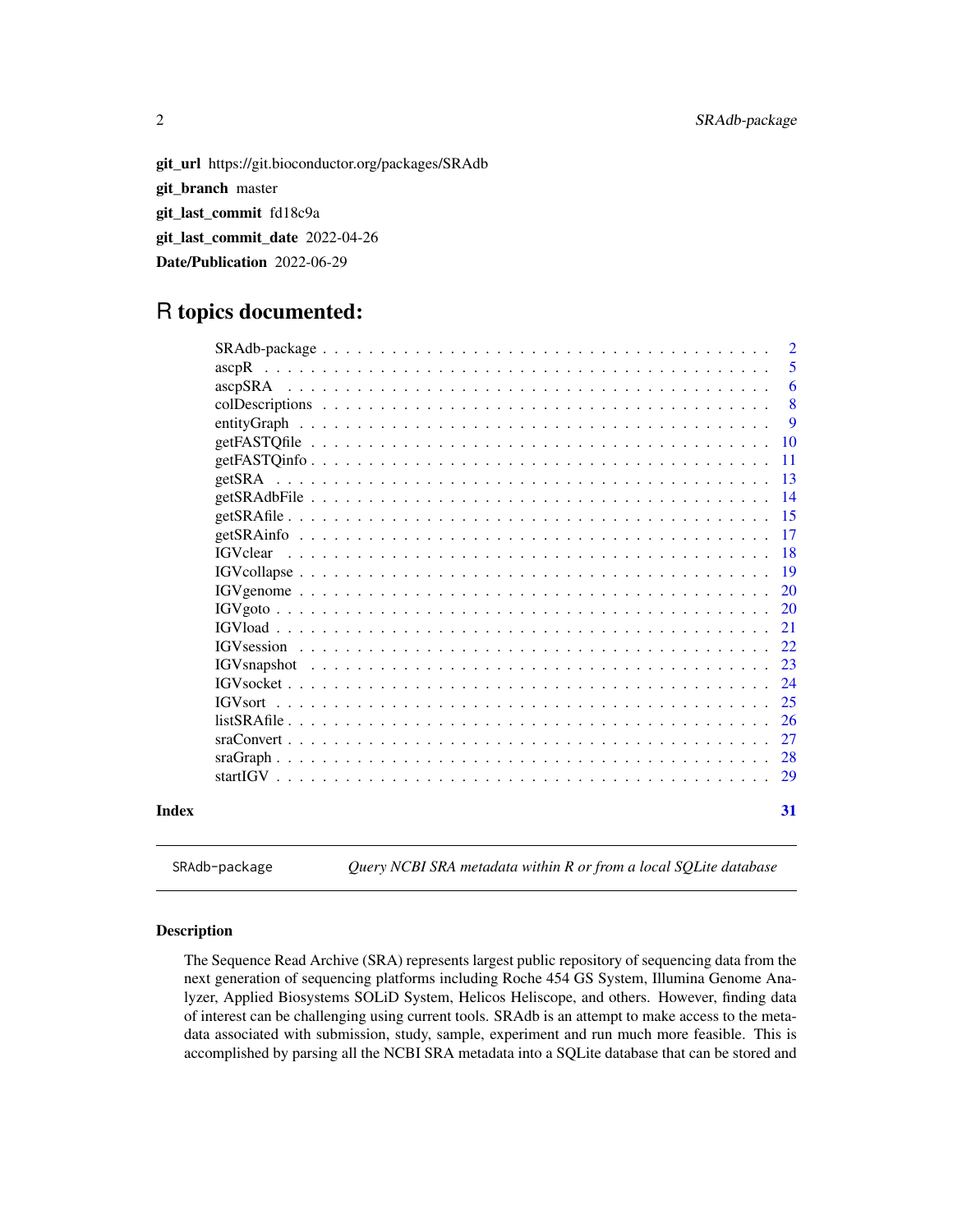## SRAdb-package 3

queried locally. SRAdb is simply a thin wrapper around the SQLite database along with associated tools and documentation. Fulltext search in the package make querying metadata very flexible and powerful. SRA data files (sra or sra-lite) can be downloaded for doing alignment locally. Available BAM files in local or in the Meltzerlab sraDB can be loaded into IGV for visualization easily. The SQLite database is updated regularly as new data is added to SRA and can be downloaded at will for the most up-to-date metadata.

## Details

| Package:          | SRAdb                     |
|-------------------|---------------------------|
| Type:             | Package                   |
| Date of creation: | $2012 - 02 - 13$          |
| License:          | What license is it under? |
| LazyLoad:         | yes                       |

## Author(s)

Jack Zhu and Sean Davis

Maintainer: Jack Zhu <zhujack@mail.nih.gov>

## References

https://s3.amazonaws.com/starbuck1/sradb/SRAmetadb.sqlite.gz https://gbnci-abcc.ncifcrf.gov/backup/SRAmetadb.sqlite.gz

#### Examples

## Using the SRAmetadb demo database

```
library(SRAdb)
sra_dbname <- file.path(system.file('extdata', package='SRAdb'), 'SRAmetadb_demo.sqlite')
   sra_con <- dbConnect(dbDriver("SQLite"), sra_dbname)
   ## Get column descriptions
   a <- colDescriptions(sra_con=sra_con)[1:5,]
   ## Convert SRA experiment accessions to other types
  b <- sraConvert( in_acc=c(" SRR000137", "SRR000138 "), out_type=c('sample'), sra_con=sra_con )
   ## Fulltext search SRA meta data using SQLite fts3 module
  rs <- getSRA (search_terms ='breas* NEAR/2 can*', out_types=c('run','study'), sra_con=sra_con)
   rs <- getSRA (search_terms ='breast', out_types=c('run','study'), sra_con=sra_con)
   rs <- getSRA (search_terms ='"breas* can*"', out_types=c('study'), sra_con=sra_con)
   rs <- getSRA (search_terms ='MCF7 OR "MCF-7"', out_types=c('sample'), sra_con=sra_con)
  rs <- getSRA (search_terms ='study_title: brea* can*', out_types=c('run','study'), sra_con=sra_con)
  rs <- getSRA (search_terms ='study_title: brea* can*', out_types=c('run','study'), sra_con=sra_con, acc_only=TI
```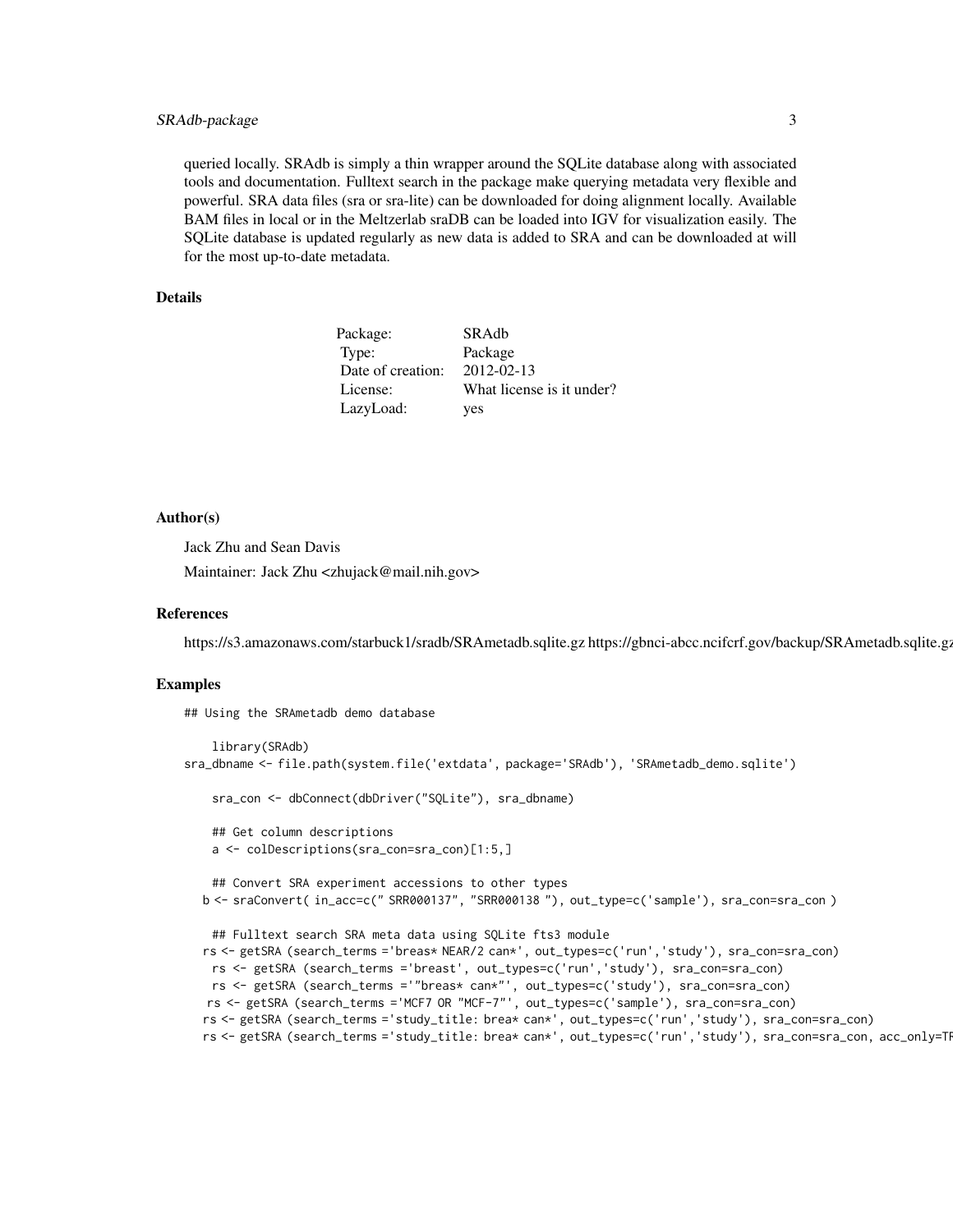```
## List fastq file ftp or fasp addresses associated with "SRX000122"
   listSRAfile (in_acc = c("SRX000122"), sra_con = sra_con, fileType = 'sra')
  listSRAfile (in_acc = c("SRX000122"), sra_con = sra_con, fileType = 'sra', srcType='fasp')
  ## Get file size and date from NCBI ftp site for available fastq files associated with "SRS012041", "SRS000290"
   ## Not run:
   getSRAinfo (in_acc=c("SRS012041","SRS000290"), sra_con=sra_con, sraType='sra')
## End(Not run)
    ## Download sra files from NCBI SRA using ftp protocol:
   ## Not run:
  getSRAfile( in_acc = c("SRR000648","SRR000657"), sra_con = sra_con, destDir = getwd(), fileType = 'sra' )
    ## Download fastq files from EBI using ftp protocol:
  getSRAfile( in_acc, sra_con, destDir = getwd(), fileType = 'fastq', srcType = 'ftp', makeDirectory = FALSE, metho
## End(Not run)
   ## Download fastq files from EBI ftp siteusing fasp protocol:
   ## Not run:
   ascpCMD <- 'ascp -QT -l 300m -i /usr/local/aspera/connect/etc/asperaweb_id_dsa.putty'
   getSRAfile( in_acc, sra_con, fileType = 'fastq', srcType = 'fasp', ascpCMD = ascpCMD )
## End(Not run)
   ## Start IGV from R if no IGV running
   ## Not run: startIGV(memory='mm')
   ## load BAM files to IGV
    ## Not run:
  exampleBams = file.path(system.file('extdata',package='SRAdb'), dir(system.file('extdata',package='SRAdb'),pa
    sock <- IGVsocket()
   IGVload(sock,exampleBams)
## End(Not run)
   ## Change the IGV genome
    ## Not run:
   IGVgenome(sock,genome='hg18')
## End(Not run)
    ## Go to a specified region in IGV
   ## Not run:
   IGVgoto(sock,'chr1:1-10000')
   IGVgoto(sock,'TP53')
## End(Not run)
    ## Make a snapshot of the current IGV window
    ## Not run:
   IGVsnapshot(sock)
   dir()
## End(Not run)
```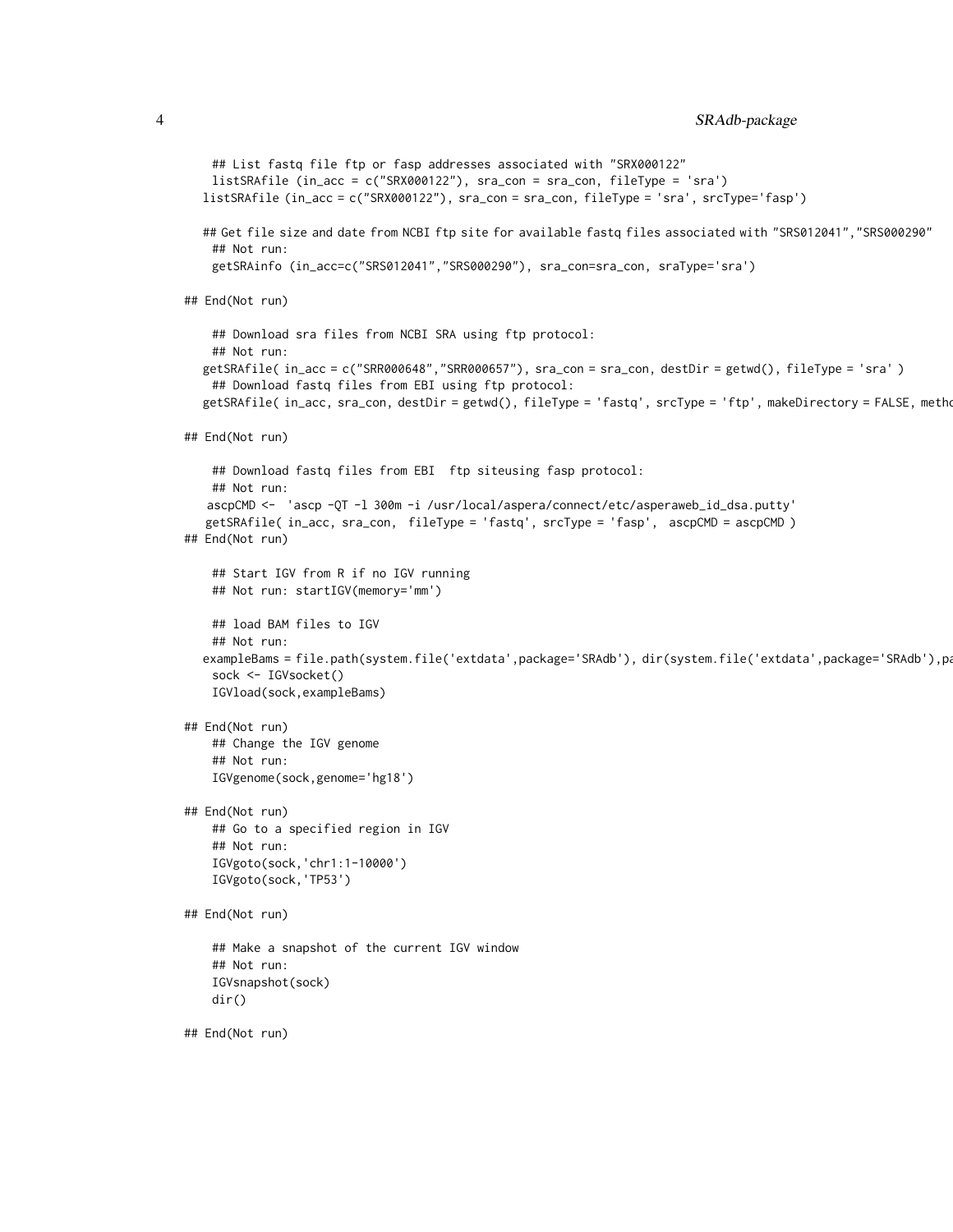## <span id="page-4-0"></span> $ascpR$  5

```
## create a graphNEL object from SRA accessions, which are full text search results of terms 'primary thyroid cel
   g <- sraGraph('MCF7 OR "MCF-7"', sra_con)
   ## Not run:
   library(Rgraphviz)
   attrs <- getDefaultAttrs(list(node=list(fillcolor='lightblue', shape='ellipse')))
   plot(g, attrs=attrs)
## End(Not run)
    dbDisconnect(sra_con)
```
## The actual SRAmetadb sqlite database can be downloaded using function: getSRAdbFile. Warning: the actual SRAmeta

<span id="page-4-1"></span>ascpR *Fasp file downloading using the ascp command line program*

## Description

This function downloads files by fasp protocol using Aspera's ascp command line program, which is include in Aspera Connect software (http://www.asperasoft.com/).

# Usage

ascpR( ascpCMD, ascpSource, destDir = getwd() )

## Arguments

| ascpCMD    | ascp main commands, which should be constructed by a user according to the ac-                                                                                                                                             |
|------------|----------------------------------------------------------------------------------------------------------------------------------------------------------------------------------------------------------------------------|
|            | tual installation of Aspera Connect in the system, with proper options to be used.                                                                                                                                         |
|            | Example commands: "ascp -QT -1300m -i/usr/local/aspera/connect/etc/asperaweb_id_dsa.putty"                                                                                                                                 |
|            | (Linux) or "'/Applications/Aspera Connect.app/Contents/Resources/ascp' -QT -                                                                                                                                               |
|            | 1300m -i '/Applications/Aspera Connect.app/Contents/Resources/asperaweb_id_dsa.putty'"                                                                                                                                     |
|            | (Mac OS X). More about ascp please see the help ( $\alpha$ ascp -h $\alpha$ in a shell).                                                                                                                                   |
| ascpSource | character vector of fasp file sources for the ascp command, e.g. era-fasp@fasp.sra.ebi.ac.uk:vol1/fastq/SR<br>(EBI), anonftp@ftp-trace.ncbi.nlm.nih.gov:/sra/sra-instant/reads/ByExp/sra/SRX/SRX000/SRX000122/9<br>(NCBI). |
| destDir    | destination directory to save downloaded files.                                                                                                                                                                            |

## Details

The function takes advatage of Aspera's fasp transport technology (http://www.asperasoft.com/), which provides high-speed transfering large files over the Internet. Due to complexity with options with ascp and installation difference between different systems, this funciton asks users to supply main ascp comands. Users who are not familiar with ascp command line program should have IT support personnel to install the software and constrct main ascp comands.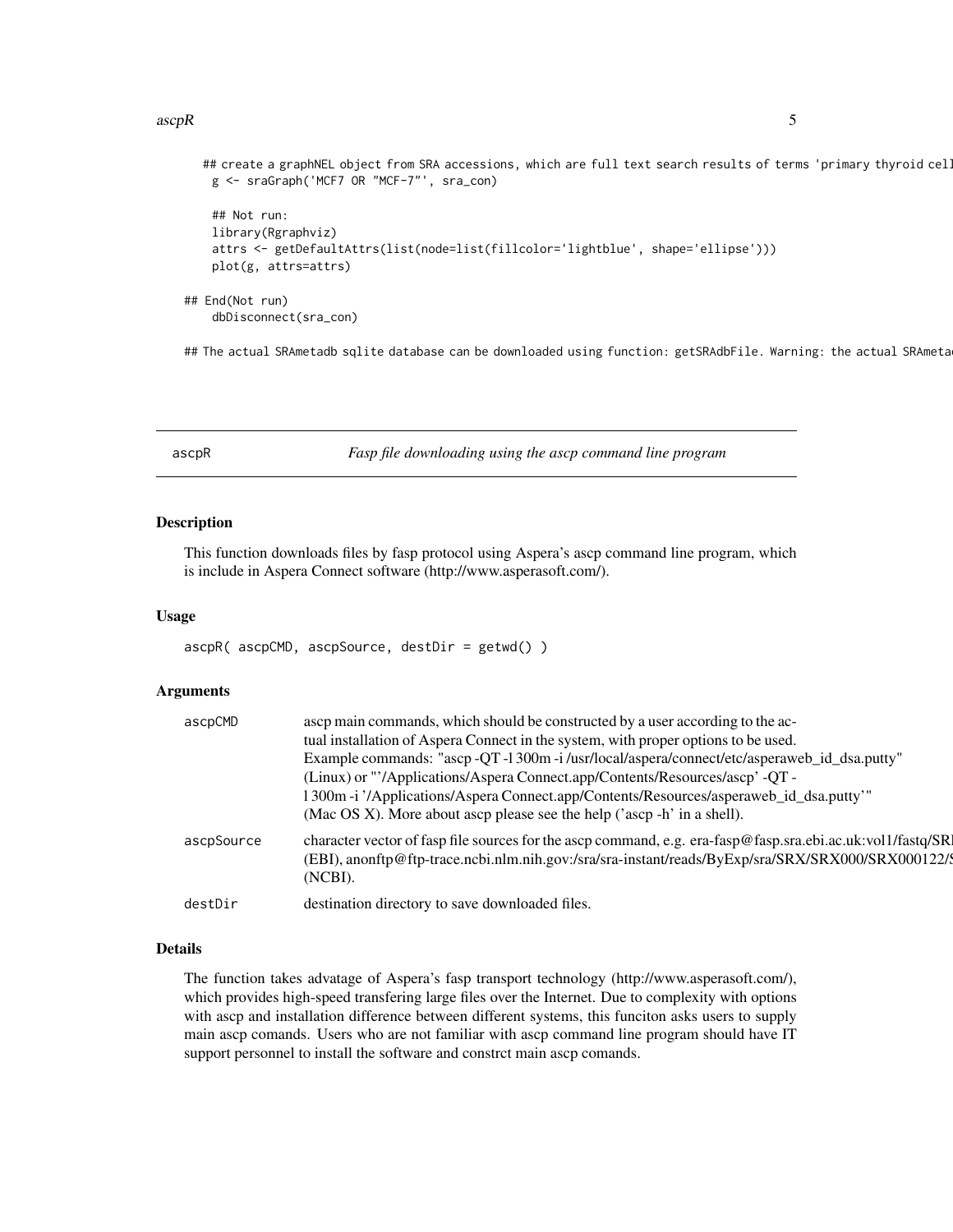## <span id="page-5-0"></span>Value

A data.frame containing all matched SRA accessions and ftp or fasp addresses.

## Author(s)

Jack Zhu <zhujack@mail.nih.gov>

# References

http://www.asperasoft.com/

## See Also

[ascpSRA](#page-5-1), [getSRAfile](#page-14-1), [getFASTQinfo](#page-10-1), [getSRAinfo](#page-16-1)

## Examples

```
## Using the SRAmetadb demo database
## Not run:
library( SRAdb )
sra_dbname <- file.path(system.file('extdata', package='SRAdb'), 'SRAmetadb_demo.sqlite')
sra_con <- dbConnect(dbDriver("SQLite"), sra_dbname)
rs <- getFASTQinfo (in_acc=c("SRR000648","SRR000657"), sra_con, srcType='fasp')
ascpSource <- rs$fasp
ascpCMD <- 'ascp -QT -l 300m -i /usr/local/aspera/connect/etc/asperaweb_id_dsa.putty'
## common ascpCMD in Mac OS X:
#ascpCMD = "'/Applications/Aspera Connect.app/Contents/Resources/ascp' -QT -1 300m -i '/Applications/Aspera Conne
ascpR( ascpCMD, ascpSource, destDir = getwd() )
dbDisconnect( sra_con )
```
## End(Not run)

## The actual SRAmetadb sqlite database can be downloaded using function: getSRAdbFile. Warning: the actual SRAmeta

<span id="page-5-1"></span>

| ascpSRA |
|---------|
|         |

Fasp SRA data file downloading using the ascp command line program

# Description

This function downloads SRA data files (fastq, sra ) by fasp protocol using Aspera's ascp command line program, which is included in Aspera Connect software (http://www.asperasoft.com/).

## Usage

```
ascpSRA ( in_acc, sra_con, ascpCMD, fileType = 'sra', destDir = getwd() )
```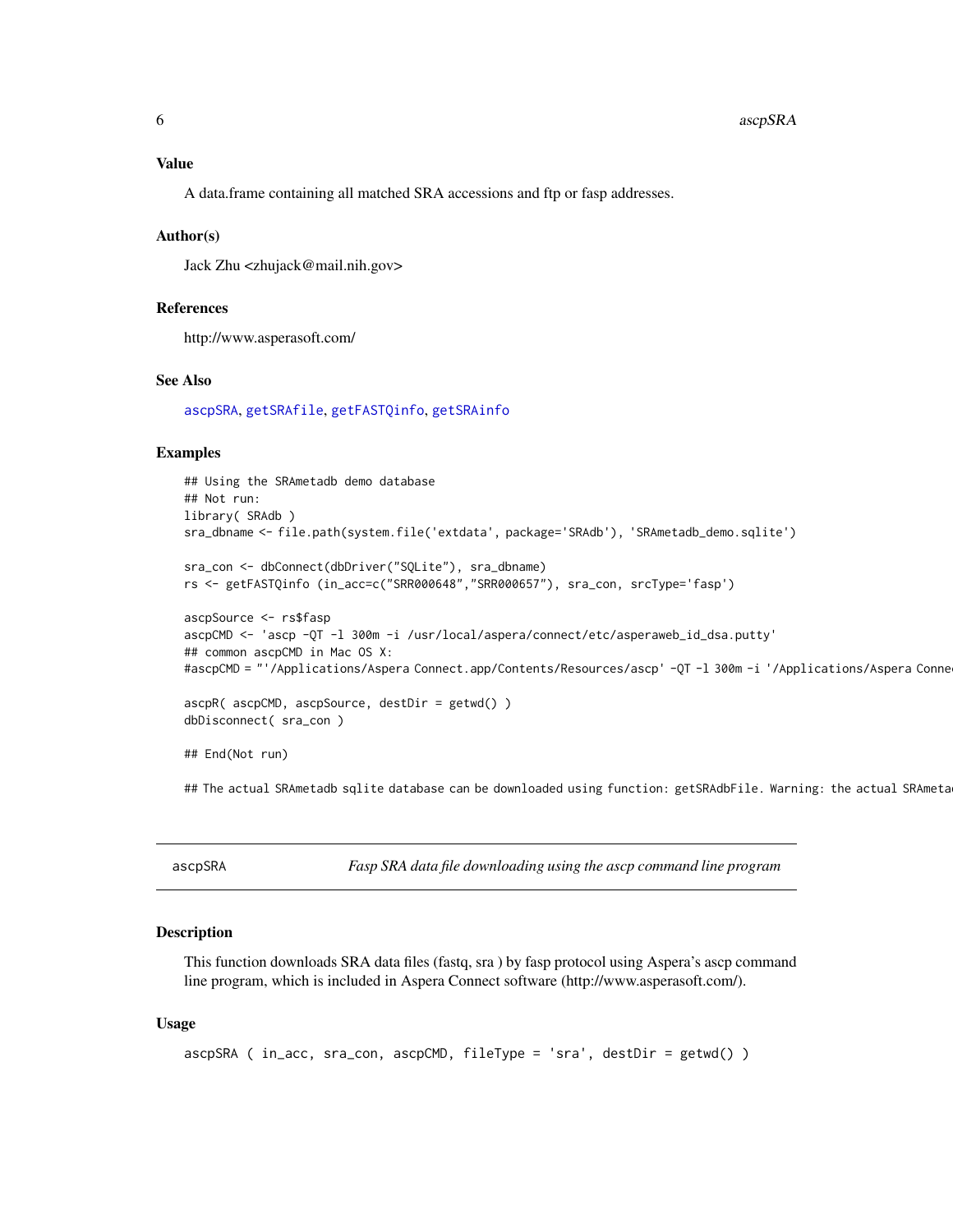## <span id="page-6-0"></span> $ascpSRA$  7

## Arguments

| in_acc   | character vector of SRA accessions, which should be in same SRA data type,<br>either submission, study, sample, experiment or run.                                                                                                                                                                                                                                                                                                                                                                                                       |
|----------|------------------------------------------------------------------------------------------------------------------------------------------------------------------------------------------------------------------------------------------------------------------------------------------------------------------------------------------------------------------------------------------------------------------------------------------------------------------------------------------------------------------------------------------|
| sra_con  | connection to the SRA metadb SOL ite database.                                                                                                                                                                                                                                                                                                                                                                                                                                                                                           |
| ascpCMD  | ascp main commands, which should be constructed by a user according to the ac-<br>tual installation of Aspera Connect in the system, with proper options to be used.<br>Example commands: "ascp -QT -1 300m -i/usr/local/aspera/connect/etc/asperaweb_id_dsa.putty"<br>(Linux) or "'/Applications/Aspera Connect.app/Contents/Resources/ascp' -QT -<br>1300m -i '/Applications/Aspera Connect.app/Contents/Resources/asperaweb_id_dsa.putty"<br>(Mac OS X). More about ascp please see the help ( $\alpha$ ascp -h $\alpha$ in a shell). |
| fileType | type of SRA data files, which should be "sra", or "fastq" ('litesra' has phased<br>out).                                                                                                                                                                                                                                                                                                                                                                                                                                                 |
| destDir  | destination directory to save downloaded files.                                                                                                                                                                                                                                                                                                                                                                                                                                                                                          |

### Details

This function will get fasp file sources first using funciton [listSRAfile](#page-25-1) and then download data files using function [ascpR](#page-4-1).

## Value

A data.frame of all matched SRA accessions and ftp or fasp file addresses.

# Author(s)

Jack Zhu <zhujack@mail.nih.gov>

# References

http://www.asperasoft.com/

## See Also

[ascpR](#page-4-1), [listSRAfile](#page-25-1), [getSRAfile](#page-14-1), [getFASTQinfo](#page-10-1), [getSRAinfo](#page-16-1)

# Examples

```
## Using the SRAmetadb demo database
## Not run:
library(SRAdb)
sra_dbname <- file.path(system.file('extdata', package='SRAdb'), 'SRAmetadb_demo.sqlite')
```

```
sra_con <- dbConnect(dbDriver("SQLite"), sra_dbname)
in_acc <- c("SRR000648","SRR000657")
ascpCMD <- 'ascp -QT -l 300m -i /usr/local/aspera/connect/etc/asperaweb_id_dsa.putty'
## common ascpCMD for a system with Mac OS X:
#ascpCMD <- "'/Applications/Aspera Connect.app/Contents/Resources/ascp' -QT -1 300m -i '/Applications/Aspera Conn
```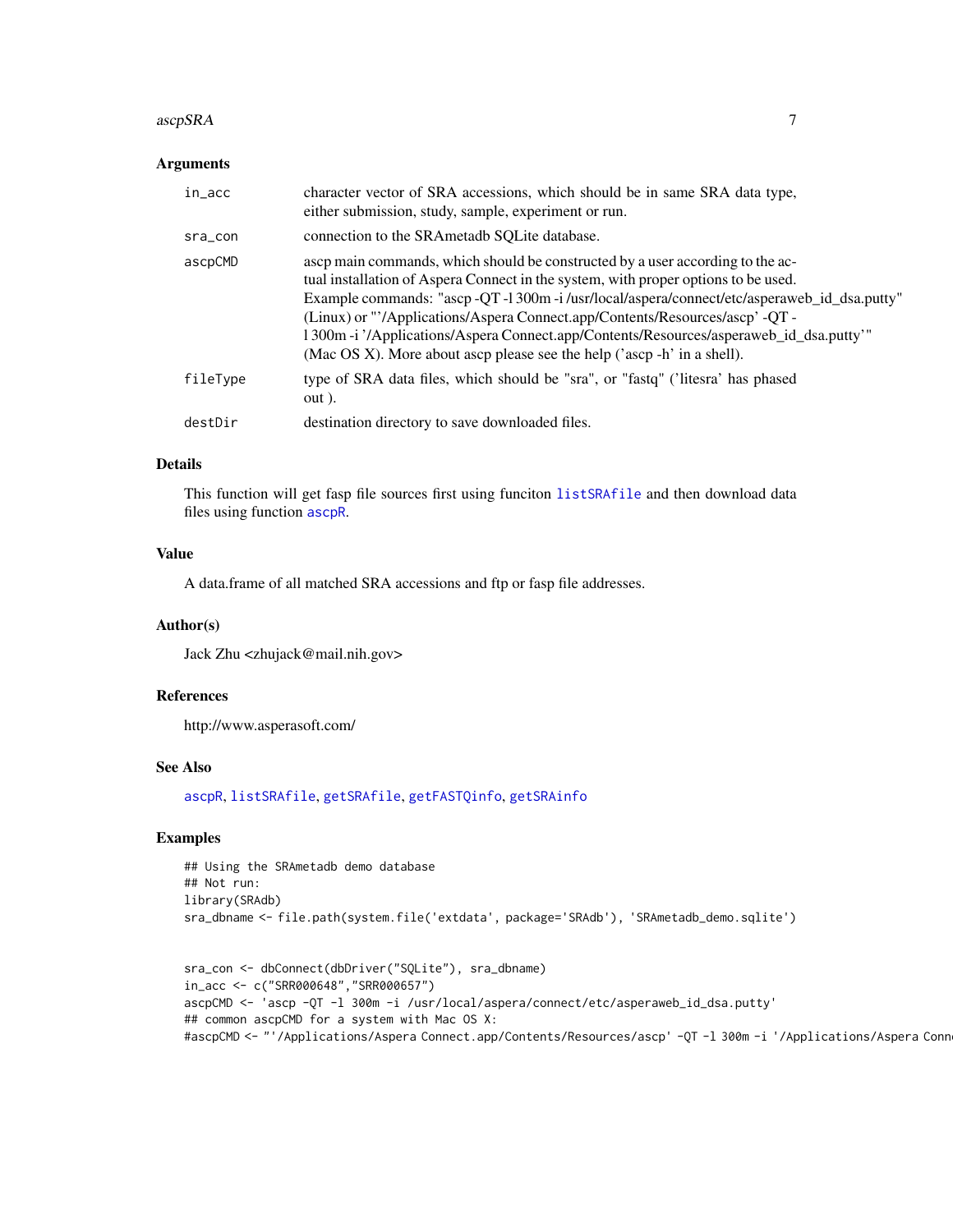# <span id="page-7-0"></span>8 colDescriptions

sraFiles <- ascpSRA( in\_acc, sra\_con, ascpCMD, fileType = 'sra', destDir=getwd() ) dbDisconnect(sra\_con)

## End(Not run)

## The actual SRAmetadb sqlite database can be downloaded using function: getSRAdbFile. Warning: the actual SRAmeta

colDescriptions *Get column descriptions of SRAmetadb.sqlite*

# Description

Get column descriptions of SRAmetadb.sqlite, including table, field, field data type, description and default values

## Usage

```
colDescriptions( sra_con )
```
## Arguments

sra\_con Connection of the SRAmetadb SQLite database

## Value

A seven-column data.frame including table\_name, field\_name, type, description, value\_list.

# Author(s)

Jack Zhu<zhujack@mail.nih.gov> and Sean Davis <sdavis2@mail.nih.gov>

## Examples

## Using the SRAmetadb demo database

```
library(SRAdb)
sra_dbname <- file.path(system.file('extdata', package='SRAdb'), 'SRAmetadb_demo.sqlite')
    sra_con <- dbConnect(dbDriver("SQLite"), sra_dbname)
```
## Get column descriptions a <- colDescriptions(sra\_con=sra\_con)[1:5,]

## The actual SRAmetadb sqlite database can be downloaded using function: getSRAdbFile. Warning: the actual SRAmeta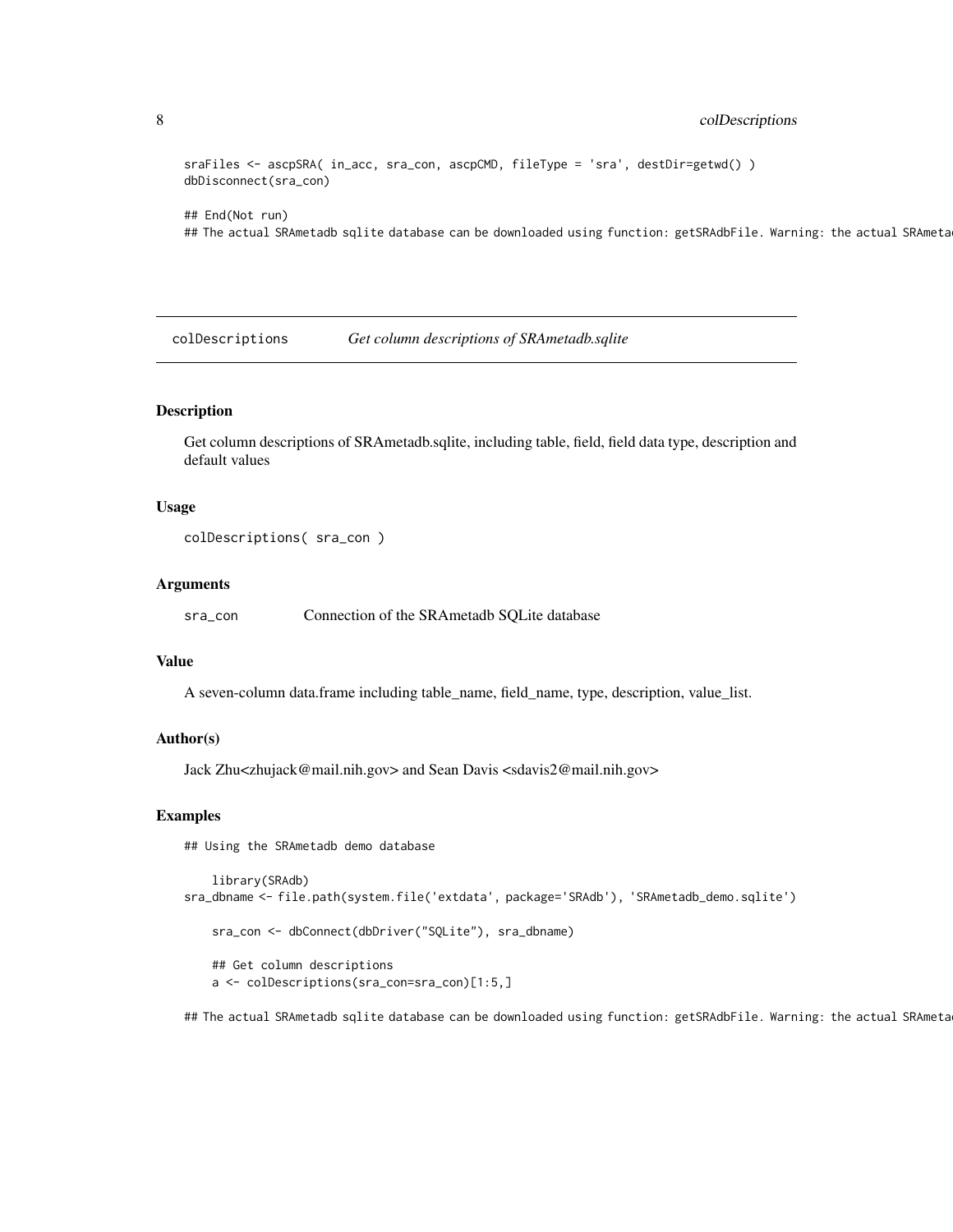<span id="page-8-1"></span><span id="page-8-0"></span>

# Description

This function will create a new graphNEL object from an input entity matrix or data.frame

## Usage

```
entityGraph(df)
```
## Arguments

df A matrix or data.frame

## Details

A graphNEL object with edgemode='directed' is created from input data.frame and the [plot](#page-0-0) function will draw a graph

# Value

A graphNEL object with edgemode='directed'

## Author(s)

Jack Zhu <zhujack@mail.nih.gov> and Sean Davis <sdavis2@mail.nih.gov>

# See Also

[getSRA](#page-12-1), [sraConvert](#page-26-1), [sraGraph](#page-27-1)

## Examples

## Using the SRAmetadb demo database

```
library(SRAdb)
sra_dbname <- file.path(system.file('extdata', package='SRAdb'), 'SRAmetadb_demo.sqlite')
```

```
sra_con <- dbConnect(dbDriver("SQLite"), sra_dbname)
```

```
## create a graphNEL object from SRA accessions, which are full text search results of terms 'primary thyroid cell l:
 acc <- getSRA (search_terms ='MCF7 OR "MCF-7"', out_types=c('sra'), sra_con=sra_con, acc_only=TRUE)
  g <- entityGraph(acc)
  ## Not run:
  library(Rgraphviz)
  attrs <- getDefaultAttrs(list(node=list(fillcolor='lightblue', shape='ellipse')))
  plot(g, attrs= attrs)
```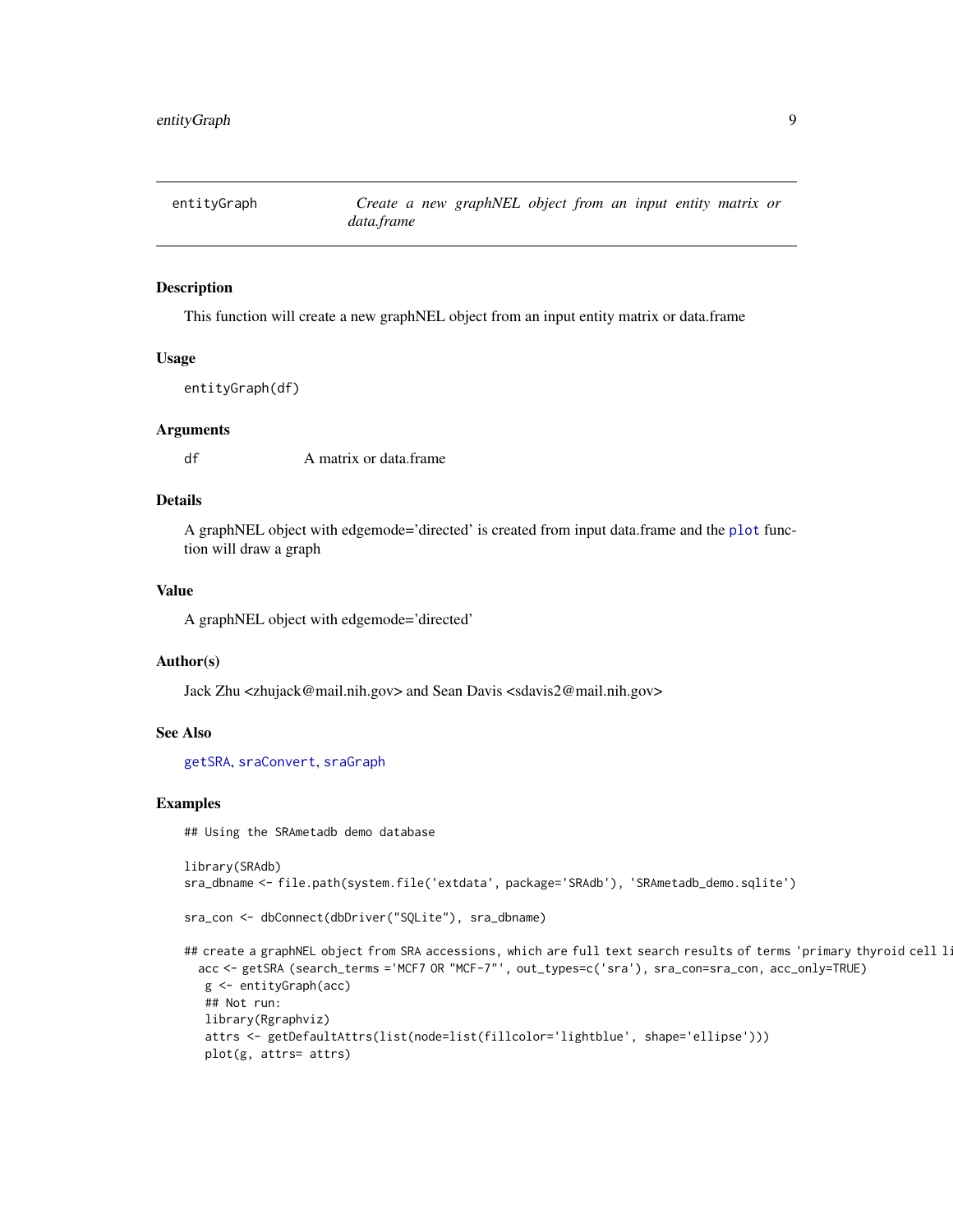<span id="page-9-0"></span>## End(Not run)

## The actual SRAmetadb sqlite database can be downloaded using function: getSRAdbFile. Warning: the actual SRAmeta

<span id="page-9-1"></span>getFASTQfile *Download SRA fastq files from EBI ENA through ftp or fasp*

## Description

This function downloads SRA fastq data files through ftp or fasp from EBI ENA site for a given list of SRA accessions.

## Usage

getFASTQfile( in\_acc, sra\_con, destDir = getwd(), srcType = 'ftp', makeDirectory = FALSE, method = 'curl

## Arguments

| in_acc        | character vector of SRA accessions that could be be in one or more SRA sata<br>types: study, sample, experiment and/or run.                                                                                                                                                                                                                                                                                                                                                                                                |
|---------------|----------------------------------------------------------------------------------------------------------------------------------------------------------------------------------------------------------------------------------------------------------------------------------------------------------------------------------------------------------------------------------------------------------------------------------------------------------------------------------------------------------------------------|
| sra_con       | connection to the SRAmetadb SOLite database                                                                                                                                                                                                                                                                                                                                                                                                                                                                                |
| destDir       | destination directory to save downloaded fastq files                                                                                                                                                                                                                                                                                                                                                                                                                                                                       |
| srcType       | type of transfer protocol, which should be "ftp" or "fasp".                                                                                                                                                                                                                                                                                                                                                                                                                                                                |
| makeDirectory | logical, TRUE or FALSE. If TRUE and baseDir does not exists, storedir will be<br>created to save downloaded files, otherwise downloaded fastq files will be saved<br>to current directory.                                                                                                                                                                                                                                                                                                                                 |
| method        | character vector of length 1, passed to the identically named argument of download. file.                                                                                                                                                                                                                                                                                                                                                                                                                                  |
| ascpCMD       | ascp main commands, which should be constructed by a user according to the ac-<br>tual installation of Aspera Connect in the system, with proper options to be used.<br>Example commands: "ascp -QT -1 300m -i/usr/local/aspera/connect/etc/asperaweb_id_dsa.putty"<br>(Linux) or "'/Applications/Aspera Connect.app/Contents/Resources/ascp' -QT -<br>1300m -i '/Applications/Aspera Connect.app/Contents/Resources/asperaweb_id_dsa.putty"<br>(Mac OS X). More about ascp please see the help ('ascp $-h$ ' in a shell). |

## Details

The function first gets ftp/fasp addresses of SRA fastq files using funcitn [getFASTQinfo](#page-10-1) for a given list of input SRA accessions; then downloads the fastq files through ftp or fasp.

# Warning

Downloading SRA fastq files through ftp over long distance could take long time and should consider using using 'fasp'.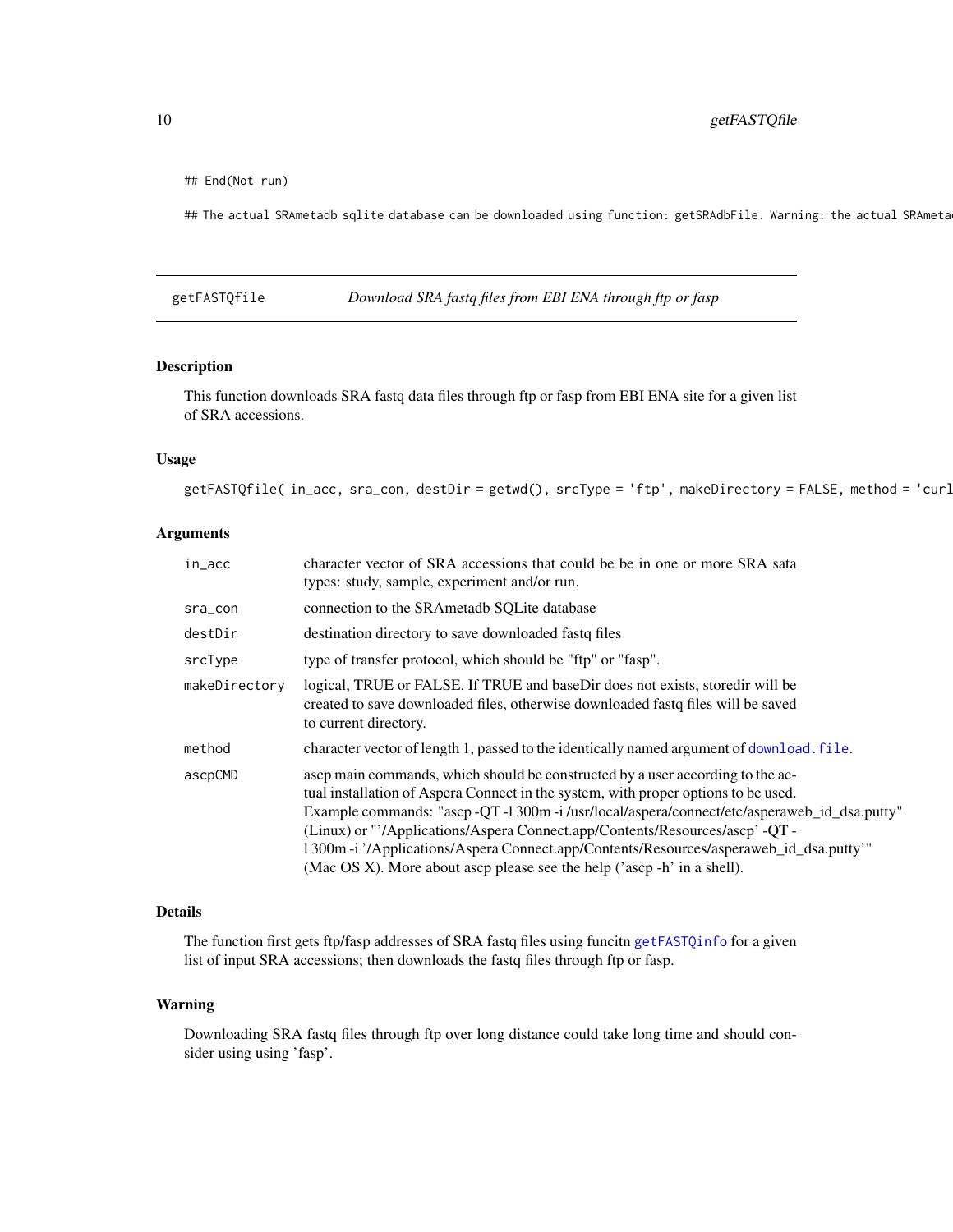## <span id="page-10-0"></span>getFASTQinfo 11

## Author(s)

Jack Zhu <zhujack@mail.nih.gov>

## See Also

[getFASTQinfo](#page-10-1), [getSRAfile](#page-14-1), [ascpR](#page-4-1)

## Examples

## Using the SRAmetadb demo database

```
## Not run:
library(SRAdb)
sra_dbname <- file.path(system.file('extdata', package='SRAdb'), 'SRAmetadb_demo.sqlite')
sra_con <- dbConnect( dbDriver("SQLite"), sra_dbname )
## Download fastq files from EBI ENA through ftp
getFASTQfile( in_acc = c("SRR000648","SRR000657"), sra_con, destDir = getwd(), srcType = 'ftp', ascpCMD = NULL )
## Download fastq files from EBI ENA through fasp
ascpCMD <- 'ascp -QT -l 300m -i /usr/local/aspera/connect/etc/asperaweb_id_dsa.putty'
## common ascpCMD for a system with Mac OS X:
#ascpCMD <- "'/Applications/Aspera Connect.app/Contents/Resources/ascp' -QT -l 300m -i '/Applications/Aspera Connect.app/Contents/Resources/asperaweb_id_dsa.putty'"
getFASTQfile( in_acc = c("SRR000648","SRR000657"), sra_con, srcType='fasp', ascpCMD=ascpCMD )
dbDisconnect( sra_con )
## End(Not run)
## The actual SRAmetadb sqlite database can be downloaded using function: getSRAdbFile. Warning: the actual SRAmeta
```
<span id="page-10-1"></span>getFASTQinfo *Get SRA fastq file information and associated meta data from EBI ENA*

## Description

This function gets SRA fastq file information and essential associated meta data from EBI ENA web site ( http://www.ebi.ac.uk/ena/data/view/reports/sra/fastq\_files/ ) for SRA accessions given.

#### Usage

```
getFASTQinfo( in_acc, sra_con, srcType = 'ftp' )
```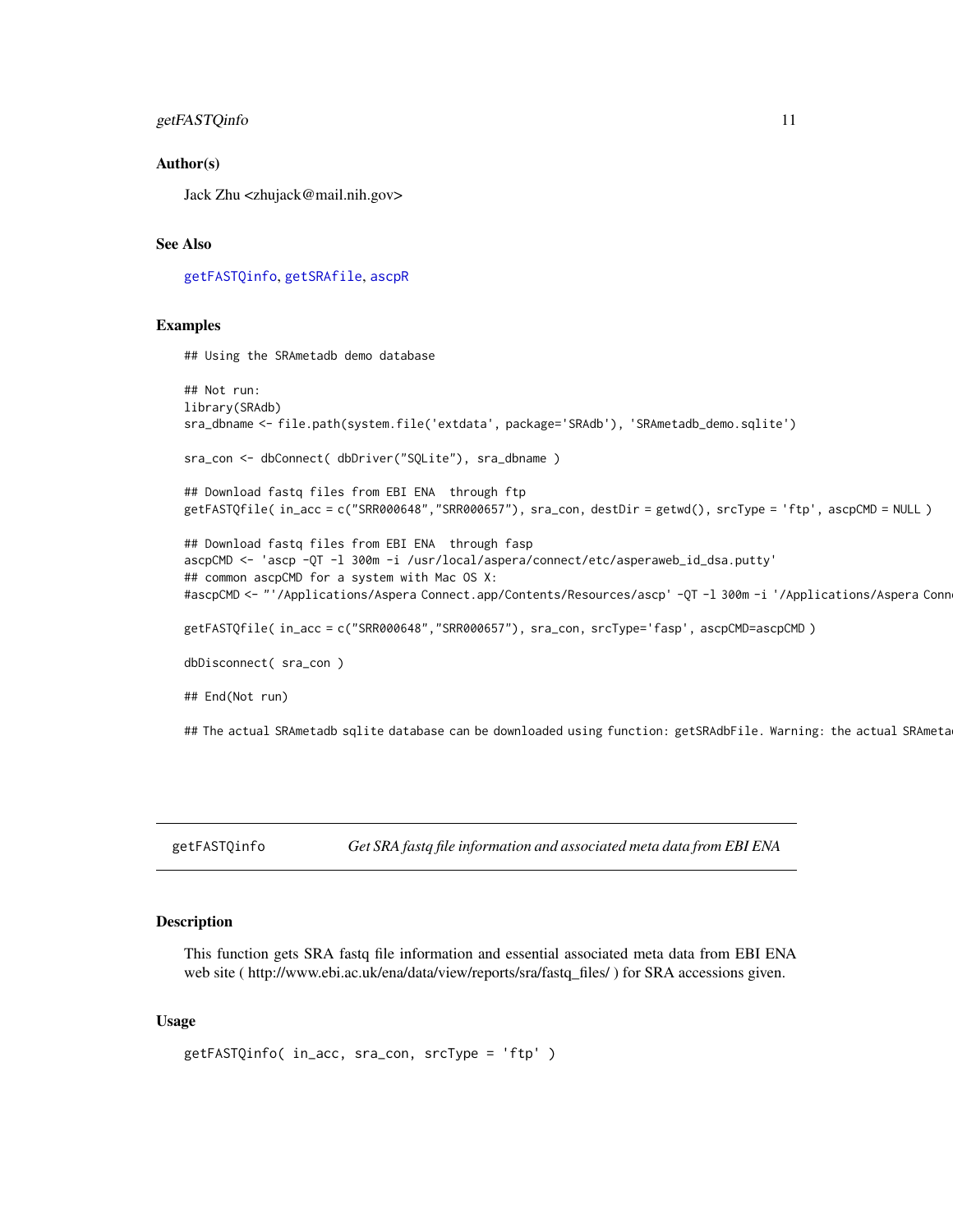### <span id="page-11-0"></span>Arguments

| in acc  | character vector of SRA accessions that could be be in one or more SRA sata<br>types: study, sample, experiment and/or run. |
|---------|-----------------------------------------------------------------------------------------------------------------------------|
| sra con | Connection to the SRAmetadb SOLite database                                                                                 |
| srcType | option for listing either 'ftp' or 'fasp' addresses. The default is 'ftp'.                                                  |

## Details

EBI ENA web site ( http://www.ebi.ac.uk/ena/data/view/reports/sra/fastq\_files/ ) is the souce for parsing infromation from, which is updated and verified daily. Ftp or fasp addresses got from this funciton can be used in either [getFASTQfile](#page-9-1) or [getSRAfile](#page-14-1) to download the files.

## Value

A data.frame of ftp/fasp inftomation ( addresses, file size, read number, etc) and associated meta data ( study, sample, experiment, run, organism, instrument.platform, instrument.model, library.name, library.layout, library.source, library.selection, run.read.count, run.base.count, etc. ).

## Author(s)

Jack Zhu <zhujack@mail.nih.gov>

## See Also

[getFASTQfile](#page-9-1), [listSRAfile](#page-25-1), [getSRAfile](#page-14-1)

# Examples

```
## Using the SRAmetadb demo database
## Not run:
library(SRAdb)
sra_dbname <- file.path(system.file('extdata', package='SRAdb'), 'SRAmetadb_demo.sqlite')
sra_con <- dbConnect(dbDriver("SQLite"), sra_dbname)
getFASTQinfo( in_acc = c("SRR000648","SRR000657"), sra_con, srcType = 'ftp' )
getFASTQinfo( in_acc = c("SRR000648","SRR000657"), sra_con, srcType = 'fasp' )
## End(Not run)
```
## The actual SRAmetadb sqlite database can be downloaded using function: getSRAdbFile. Warning: the actual SRAmeta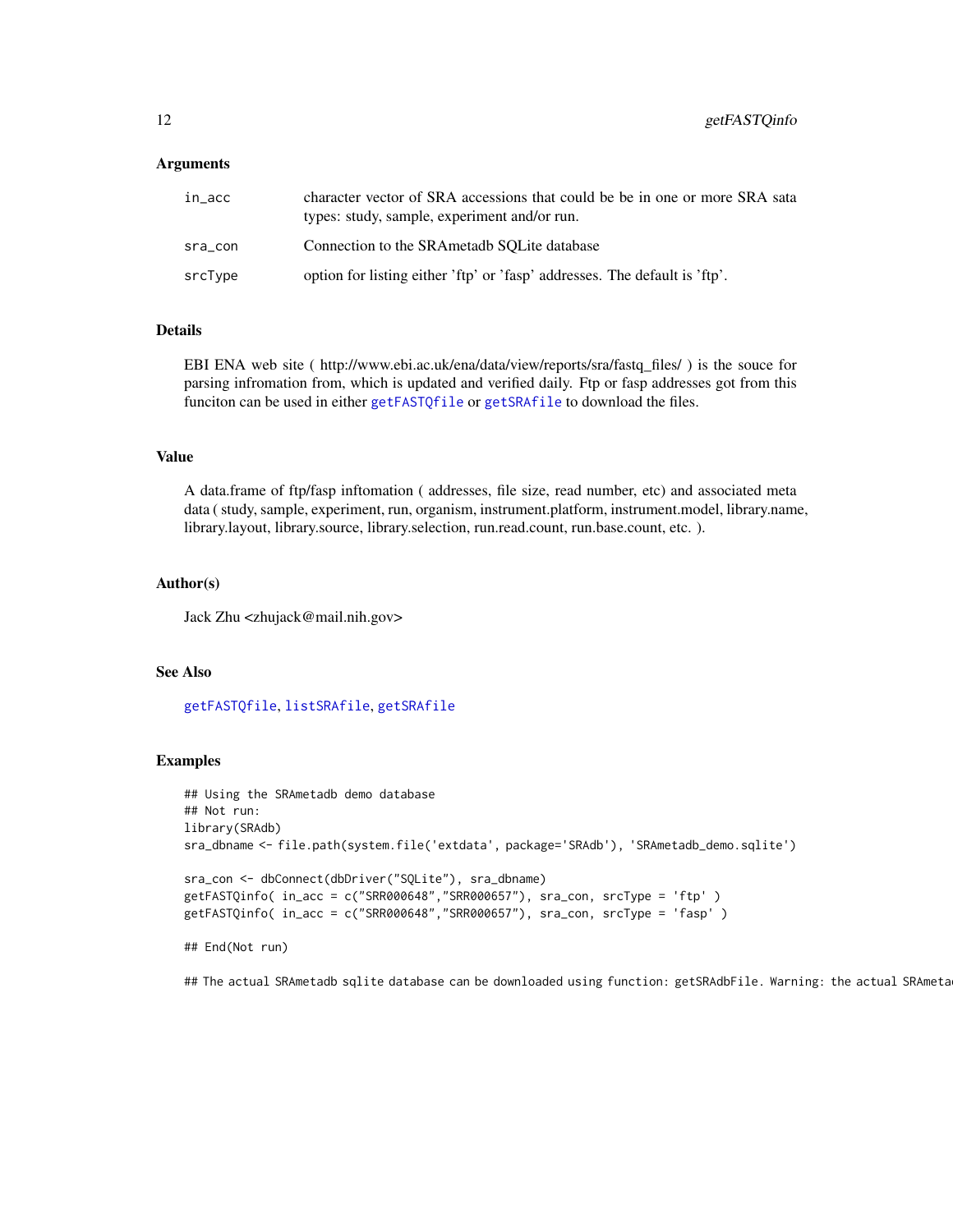<span id="page-12-1"></span><span id="page-12-0"></span>

# Description

This function does Fulltext search on any SRA fields in any SRA data types with Fulltext capacity in the SQLite and returns SRA records

## Usage

getSRA(search\_terms, out\_types=c('sra','submission','study','experiment','sample','run'), sra\_con, a

# Arguments

| search_terms | Free text search terms constructed according to SQLite query syntax defined<br>here: http://www.sqlite.org/fts3.html#section_1_3                                                                                            |
|--------------|-----------------------------------------------------------------------------------------------------------------------------------------------------------------------------------------------------------------------------|
| out_types    | Character vector of the following SRA data types: 'sra','submission','study','sample','experiment','run'.<br>Note: if 'sra' is within out_types, the out_types will be set to c('submission','study','sample','experiment') |
| sra_con      | Connection to the SRAmetadb SOLite database                                                                                                                                                                                 |
| $acc_only$   | logical, if TRUE, the function will return SRA accession for each out_types                                                                                                                                                 |

# Details

Queries performed by this function could be Phrase queries, e.g. '"lin\* app\*"', or NEAR queries, e.g. '"ACID compliant" NEAR/2 sqlite', or with the Enhanced Query Syntax. Check Full Text Search section on the SQLite site for details. if 'acc\_only=TRUE', a data.frame containing only SRA accessions will be returned, which can be used as input for [sraGraph](#page-27-1).

# Value

A data.frame containing all returned SRA records with fields defined by out\_types.

If acc\_only=FALSE, a data.frame of matched accessions of out\_types will be returned.

# Author(s)

Jack Zhu <zhujack@mail.nih.gov>

## References

http://www.sqlite.org/

# See Also

[sraConvert](#page-26-1)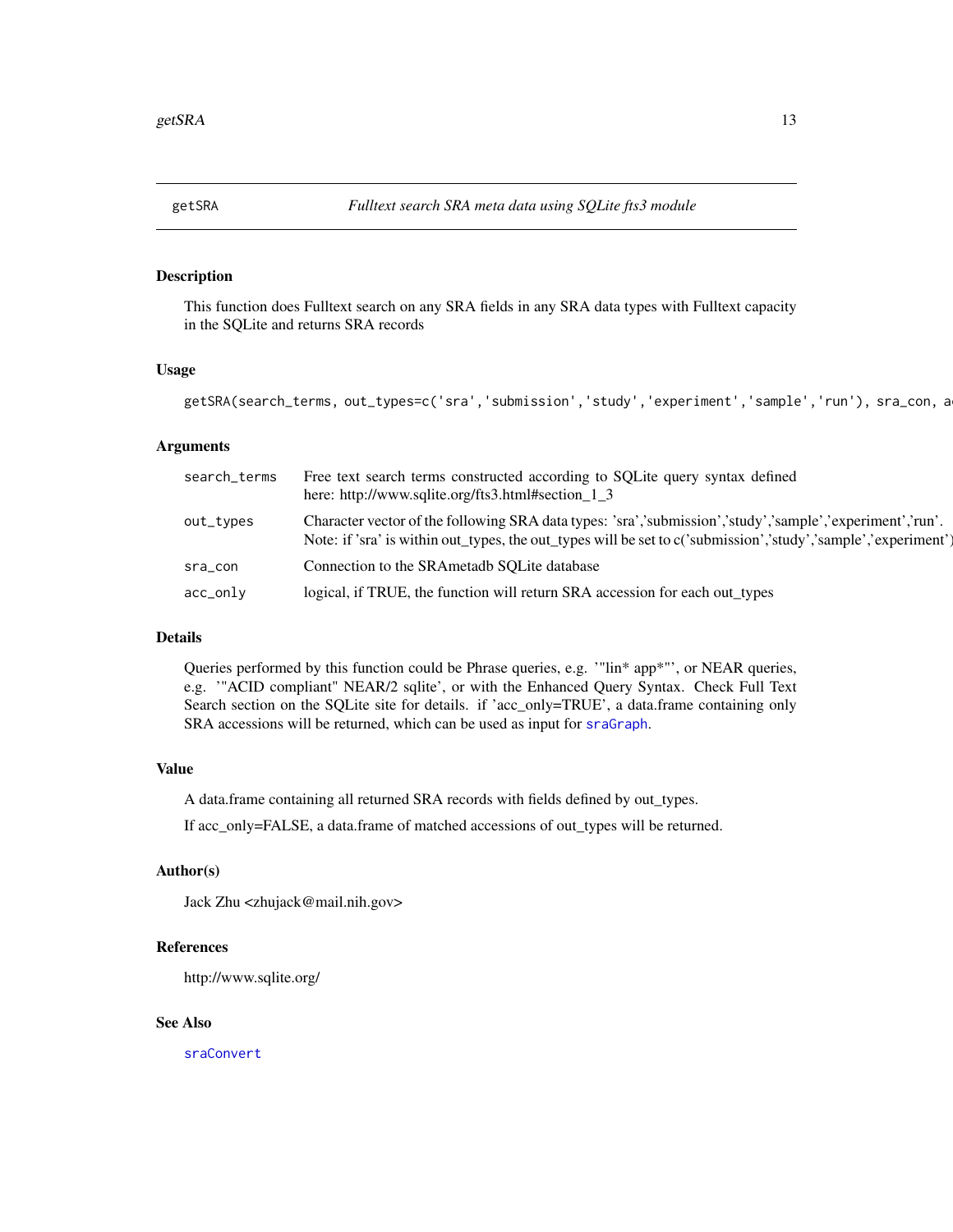## Examples

## Using the SRAmetadb demo database

```
library(SRAdb)
sra_dbname <- file.path(system.file('extdata', package='SRAdb'), 'SRAmetadb_demo.sqlite')
sra_con <- dbConnect(dbDriver("SQLite"), sra_dbname)
## Fulltext search SRA meta data using SQLite fts3 module:
# find all records with words of 'breast' and 'cancer' in a filed and there could be one to many words between 'breas
rs <- getSRA (search_terms ='breast cancer', out_types=c('run','study'), sra_con=sra_con)
# find all records with exact phrase of 'breast cancer' in a filed:
rs <- getSRA (search_terms ='"breast cancer"', out_types=c('run','study'), sra_con=sra_con)
# find records with words beginning with 'braes' and 'can', and the distance between them is equal or less than two w
rs <- getSRA (search_terms ='breas* NEAR/2 can*', out_types=c('run','study'), sra_con=sra_con)
# the same as above except that only one space between the two words
rs <- getSRA (search_terms ='"breas* can*"', out_types=c('study'), sra_con=sra_con)
# find records with 'MCF7' or 'MCF-7' - adding double quote to avoid the SQLite to break down 'MCF-7' to 'MCF' and '7
rs <- getSRA (search_terms ='MCF7 OR "MCF-7"', out_types=c('sample'), sra_con=sra_con)
# the same as above, but only search the field of 'study_title':
rs <- getSRA (search_terms ='study_title: brea* can*', out_types=c('run','study'), sra_con=sra_con)
# the same as above, but only search the field of 'study_title' and return only accessions:
rs <- getSRA (search_terms ='study_title: brea* can*', out_types=c('run','study'), sra_con=sra_con, acc_only=TRUE)
## The actual SRAmetadb sqlite database can be downloaded using function: getSRAdbFile. Warning: the actual SRAmeta
```

```
getSRAdbFile Download and unzip last version of SRAmetadb.sqlite.gz from the
                      server
```
## **Description**

This function is the standard method for downloading and unzipping the most recent SRAmetadb SQLite file from the server.

## Usage

```
getSRAdbFile(destdir = getwd(), destfile = "SRAmetadb.sqlite.gz",
            method)
```
<span id="page-13-0"></span>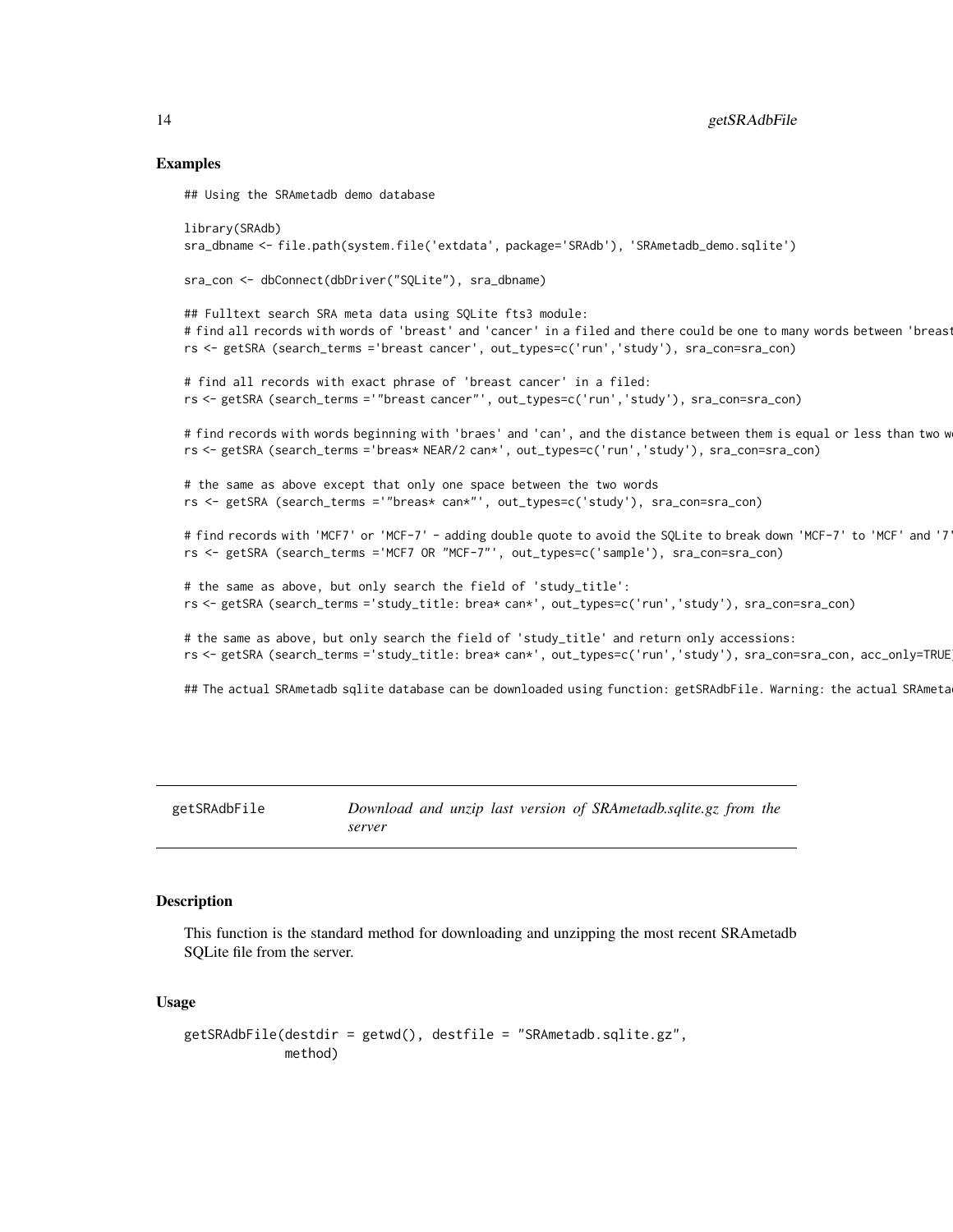# <span id="page-14-0"></span>getSRAfile 15

## **Arguments**

| destdir  | The destination directory of the downloaded file                                                                    |
|----------|---------------------------------------------------------------------------------------------------------------------|
| destfile | The filename of the downloaded file. This filename should end in ".gz" as the<br>unzipping assumes that is the case |
| method   | Character vector of length 1, passed to the identically named argument of download, file.                           |

# Value

Prints some diagnostic information to the screen.

Returns the local filename for use later.

# Author(s)

Jack Zhu <zhujack@mail.nih.gov>, Sean Davis <sdavis2@mail.nih.gov>

# Examples

```
## the SRAmetadb demo database can be used to test
sra_dbname <- file.path(system.file('extdata', package='SRAdb'), 'SRAmetadb_demo.sqlite')
```

```
## Not run: geometadbfile <- getSRAdbFile()
## Direct links for downloading the SRAmetadb sqlite database: https://s3.amazonaws.com/starbuck1/sradb/SRAmetadl
```
<span id="page-14-1"></span>

| getSRAfile | Download SRA data file through ftp or fasp |  |
|------------|--------------------------------------------|--|
|            |                                            |  |

## Description

This function downloads sra data files associated with input SRA accessions from NCBI SRA or downloads fastq files from EBI ENA through ftp or fasp protocol.

## Usage

```
getSRAfile( in_acc, sra_con, destDir = getwd(), fileType = 'sra', srcType = 'ftp', makeDirectory = FALSE
```
### Arguments

| in_acc   | character vector of SRA accessions, which should be in same SRA data type,<br>either submission, study, sample, experiment or run. |
|----------|------------------------------------------------------------------------------------------------------------------------------------|
| sra_con  | Connection to the SRAmetadb SOLite database                                                                                        |
| destDir  | destination directory to save downloaded files.                                                                                    |
| fileType | type of SRA data files, which should be "sra", or "fastq" ('litesra' has phased<br>out).                                           |
| srcType  | type of transfer protocol, which should be "ftp" or "fasp".                                                                        |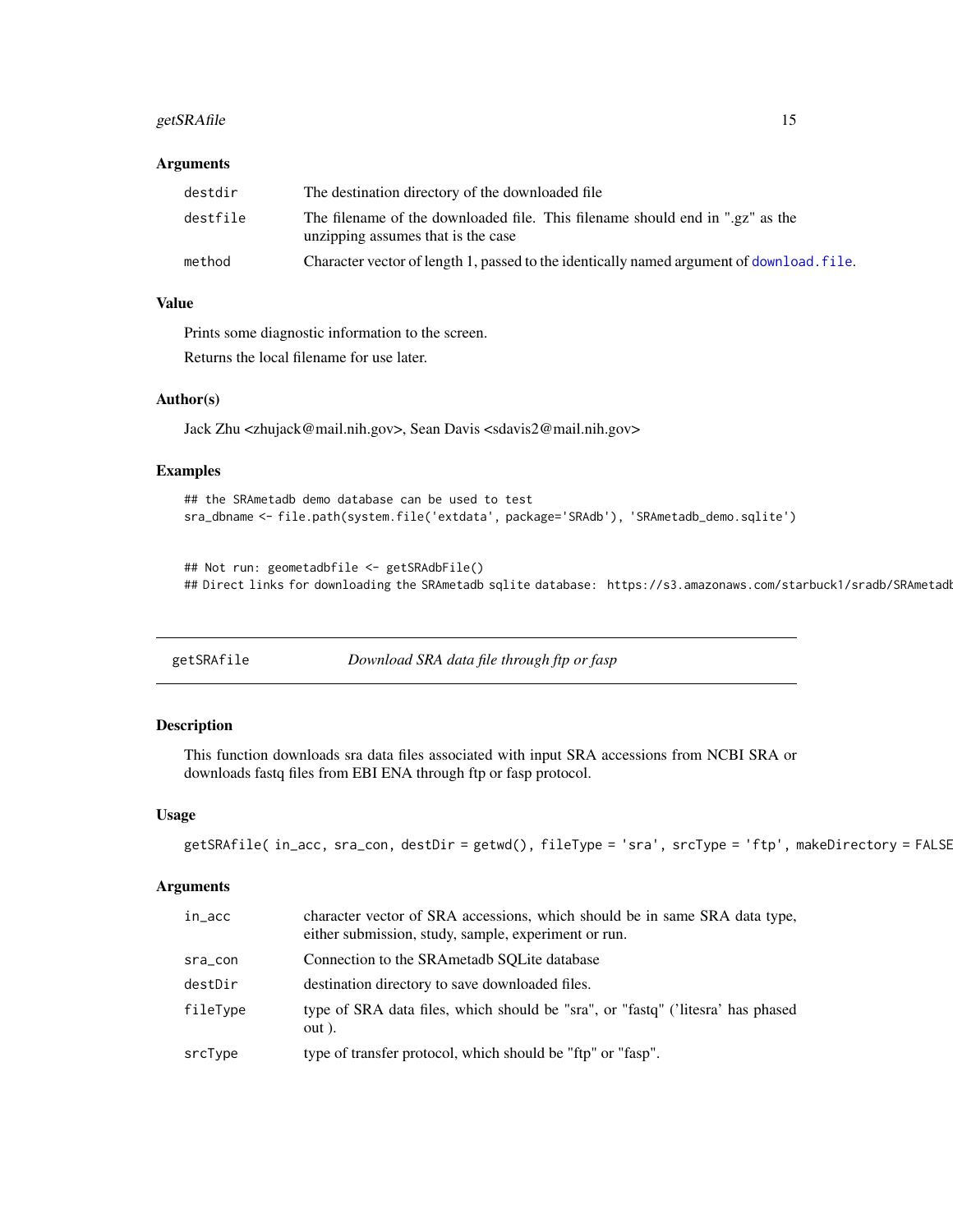<span id="page-15-0"></span>

| makeDirectory | logical, TRUE or FALSE. If TRUE and baseDir does not exists, storedir will be<br>created to save downloaded files, otherwise downloaded fastq files will be saved<br>to current directory.                                                                                                                                                                                                                                                                                                                              |
|---------------|-------------------------------------------------------------------------------------------------------------------------------------------------------------------------------------------------------------------------------------------------------------------------------------------------------------------------------------------------------------------------------------------------------------------------------------------------------------------------------------------------------------------------|
| method        | Character vector of length 1, passed to the identically named argument of download. file.                                                                                                                                                                                                                                                                                                                                                                                                                               |
| ascpCMD       | ascp main commands, which should be constructed by a user according to the ac-<br>tual installation of Aspera Connect in the system, with proper options to be used.<br>Example commands: "ascp -QT -1 300m -i/usr/local/aspera/connect/etc/asperaweb_id_dsa.putty"<br>(Linux) or "'/Applications/Aspera Connect.app/Contents/Resources/ascp' -QT -<br>1300m -i '/Applications/Aspera Connect.app/Contents/Resources/asperaweb_id_dsa.putty"<br>(Mac OS X). More about ascp please see the help ('ascp -h' in a shell). |

# Details

The function first gets ftp/fasp addresses of SRA data files with funcitn [getSRAinfo](#page-16-1) for a given list of input SRA accessions; then downloads the SRA data files through ftp or fasp. The sra or sra-lite data files are downloaded from NCBI SRA and the fastq files are downloaded from EBI ENA.

## Warning

Downloading SRA data files through ftp over long distance could take long time and should consider using using 'fasp'.

### Author(s)

Jack Zhu <zhujack@mail.nih.gov>

## See Also

## [listSRAfile](#page-25-1), [getSRAinfo](#page-16-1), [getFASTQinfo](#page-10-1), [getFASTQfile](#page-9-1)

## Examples

## Using the SRAmetadb demo database

```
library(SRAdb)
sra_dbname <- file.path(system.file('extdata', package='SRAdb'), 'SRAmetadb_demo.sqlite')
sra_con <- dbConnect( dbDriver("SQLite"), sra_dbname )
## Not run:
## Download sra files from NCBI SRA using ftp protocol:
in_acc = c("SRR000648","SRR000657")
getSRAfile( in_acc, sra_con = sra_con, destDir = getwd(), fileType = 'sra', srcType = 'ftp')
## Convert NCBI SRA format (.sra) data to fastq:
## Download SRA Toolkit: http://trace.ncbi.nlm.nih.gov/Traces/sra/sra.cgi?cmd=show&f=software&m=software&s=software
## Run fastq-dump to
## system ("fastq-dump SRR000648.sra")
```

```
## Download fastq files from EBI using ftp protocol:
getSRAfile( in_acc, sra_con, destDir = getwd(), fileType = 'fastq', srcType = 'ftp', makeDirectory = FALSE, method:
```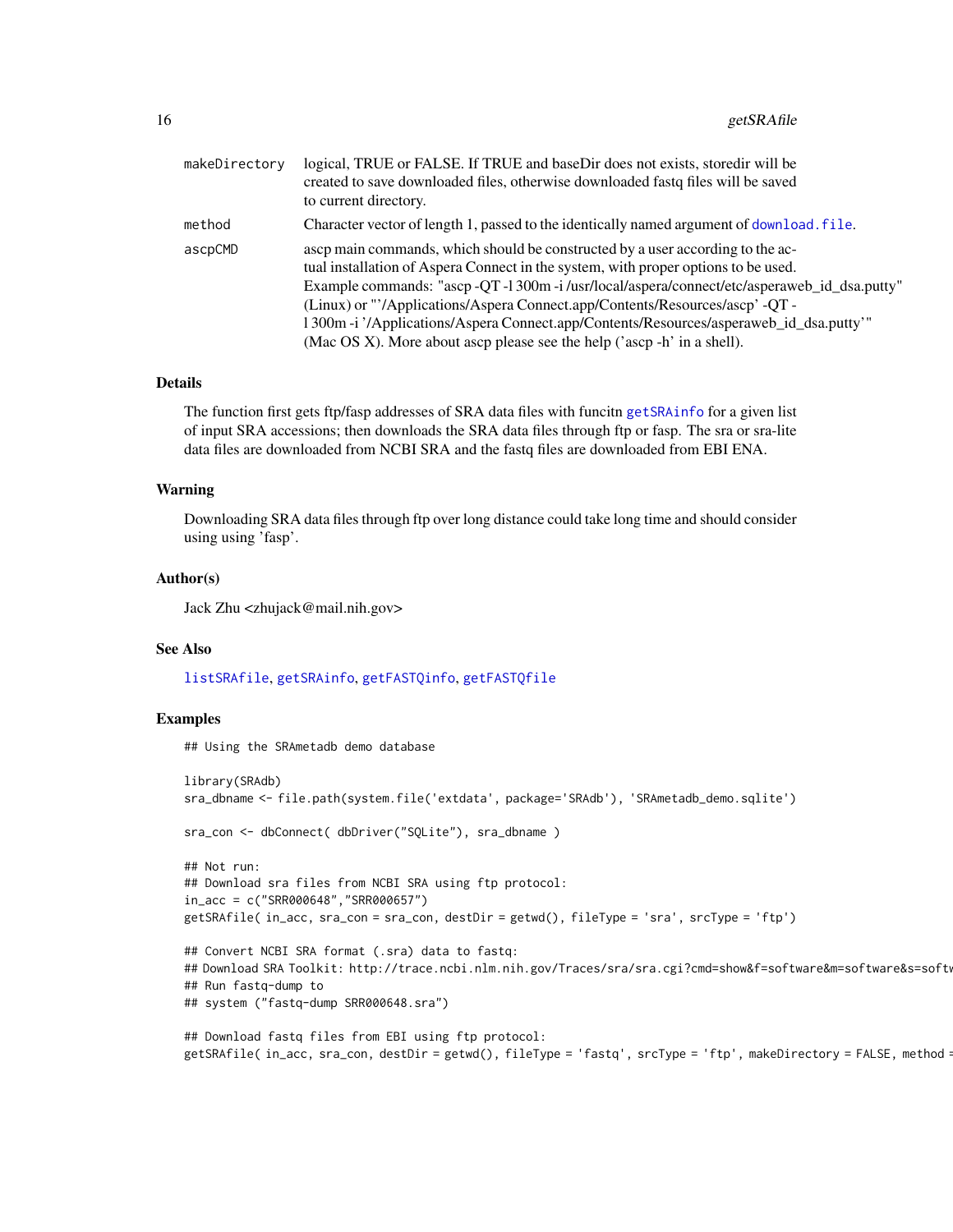# <span id="page-16-0"></span>getSRAinfo 17

```
## Download fastq files from EBI ftp siteusing fasp protocol:
ascpCMD <- 'ascp -QT -l 300m -i /usr/local/aspera/connect/etc/asperaweb_id_dsa.putty'
getSRAfile( in_acc, sra_con, fileType = 'fastq', srcType = 'fasp', ascpCMD = ascpCMD )
dbDisconnect( sra_con )
```
## End(Not run)

## The actual SRAmetadb sqlite database can be downloaded using function: getSRAdbFile. Warning: the actual SRAmeta

<span id="page-16-1"></span>getSRAinfo *Get SRA data file information from NCBI SRA*

## Description

This function gets SRA .sra file information from NCBI SRA ftp site for a given list SRA accessions.

## Usage

getSRAinfo( in\_acc, sra\_con, sraType = 'sra' )

## Arguments

| in_acc  | character vector of SRA accessions, which should be in same SRA data type,<br>either submission, study, sample, experiment or run. |
|---------|------------------------------------------------------------------------------------------------------------------------------------|
| sra_con | connection to the SRAmetadb SOLite database                                                                                        |
| sraType | type of SRA data files, which should be 'sra' ('litesra' has phased out).                                                          |

# Details

The function first gets ftp addressed of sra or sra-lite data files with function [listSRAfile](#page-25-1) and then get file size and date from NCBI SRA ftp sites.

# Value

A data.frame of ftp addresses of SRA data files, and file size and date along with input SRA accessions.

# Author(s)

Jack Zhu <zhujack@mail.nih.gov>

# See Also

[listSRAfile](#page-25-1), [getSRAfile](#page-14-1)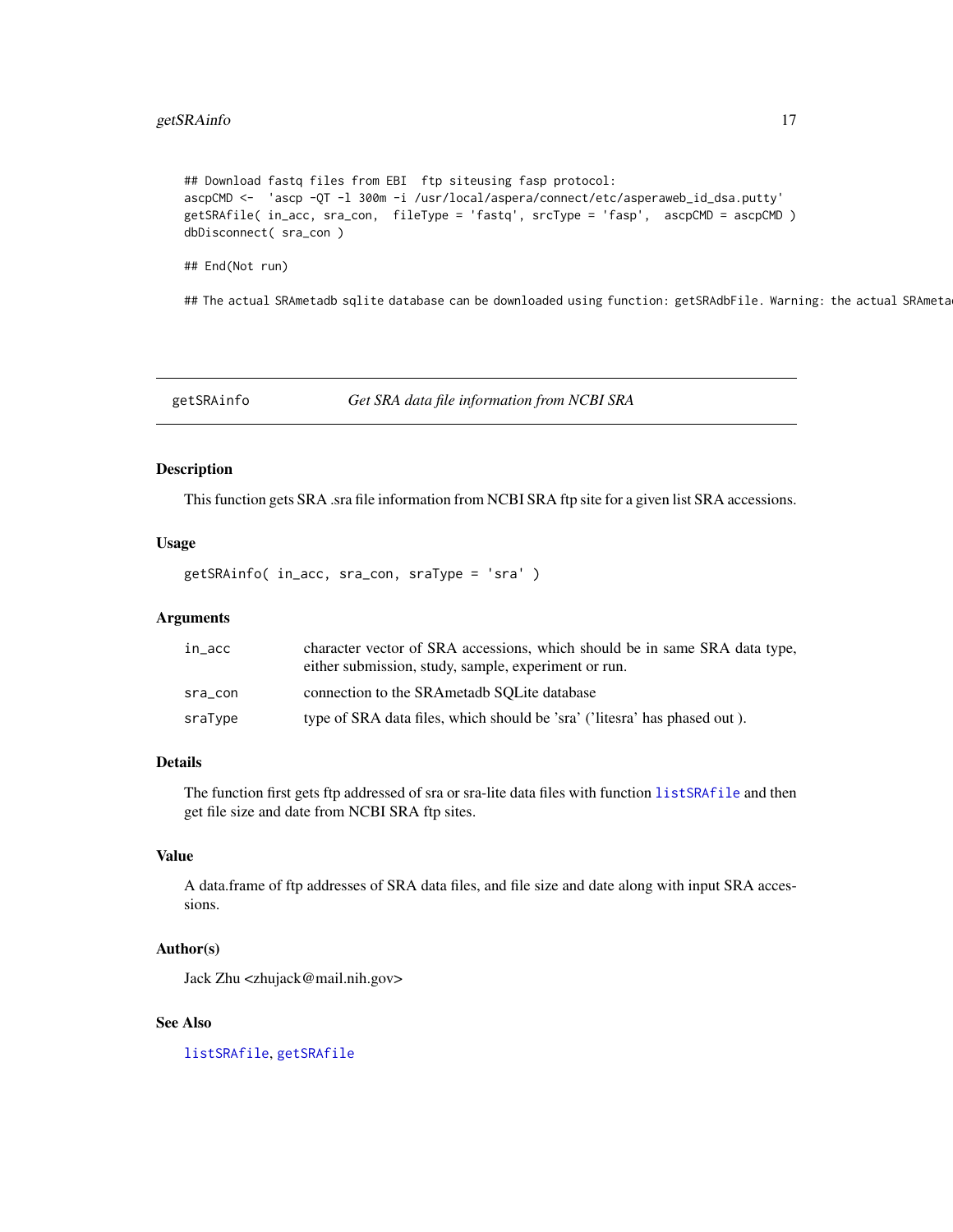# Examples

## Using the SRAmetadb demo database

```
library(SRAdb)
sra_dbname <- file.path(system.file('extdata', package='SRAdb'), 'SRAmetadb_demo.sqlite')
```

```
sra_con <- dbConnect(dbDriver("SQLite"), sra_dbname)
```
## Get file size and date from NCBI ftp site for available fastq files associated with "SRS012041", "SRS000290" # getSRAinfo (in\_acc=c("SRS012041","SRS000290"), sra\_con=sra\_con, sraType='sra')

## The actual SRAmetadb sqlite database can be downloaded using function: getSRAdbFile. Warning: the actual SRAmeta

IGVclear *Clear IGV tracks loaded.*

# Description

Clear IGV tracks loaded in the current IGV.

### Usage

IGVclear(sock)

# Arguments

sock A socket connection to IGV.

# Author(s)

Jack Zhu <zhujack@mail.nih.gov>

# References

http://www.broadinstitute.org/igv/PortCommands

## See Also

[startIGV](#page-28-1), [IGVload](#page-20-1), [IGVgoto](#page-19-1)

### Examples

```
## Not run:
## Create a file list from example bam files in the package
exampleBams = file.path(system.file('extdata',package='SRAdb'),
 dir(system.file('extdata',package='SRAdb'),pattern='bam$'))
##Create a socket connection to IGV
```
<span id="page-17-0"></span>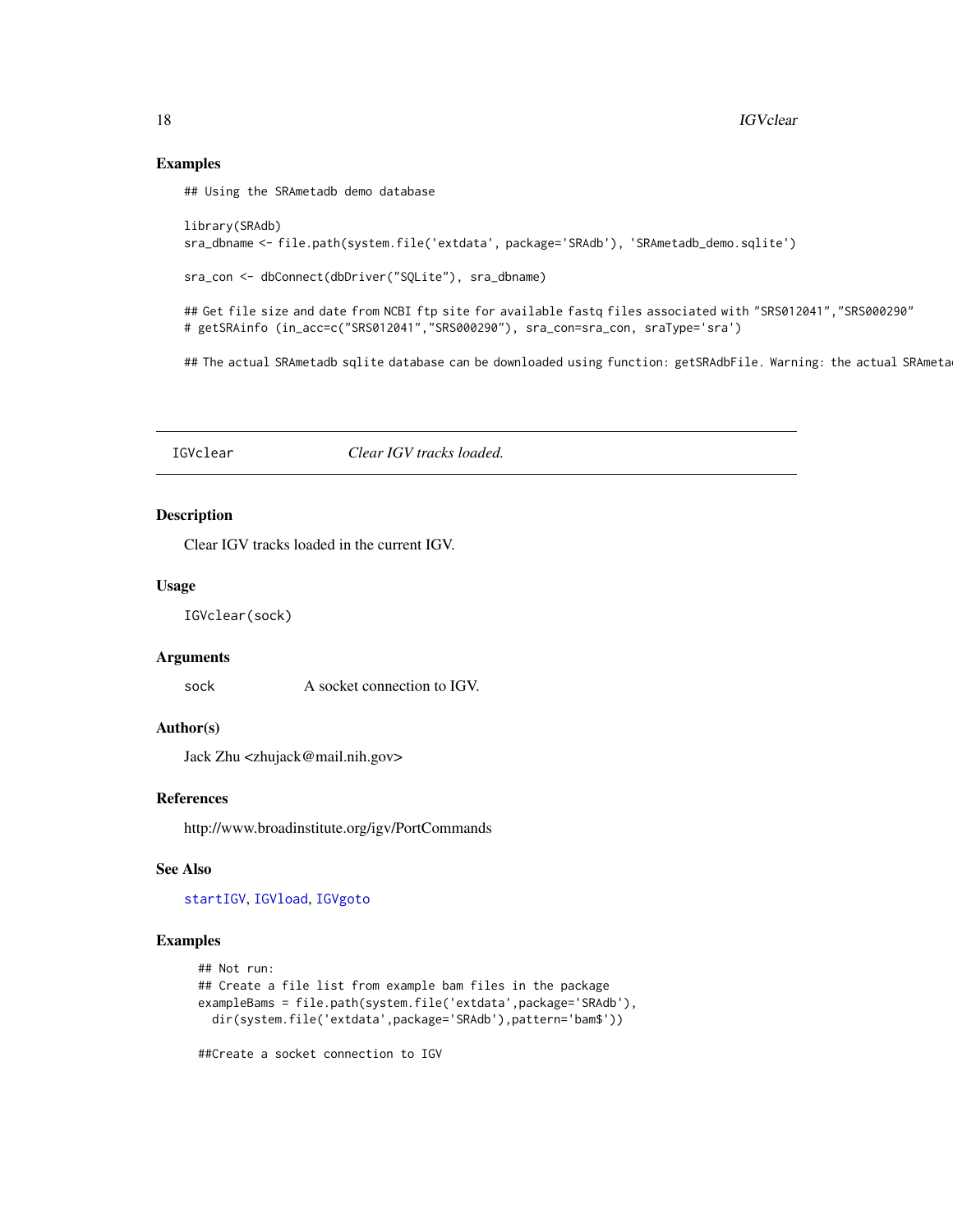# <span id="page-18-0"></span>IGVcollapse 19

sock <- IGVsocket() ## Load the bam files into IGV IGVload(sock, exampleBams) ## Clear loaded tracks in the current IGV IGVclear(sock) ## End(Not run)

IGVcollapse *Collapse tracks in the IGV*

# Description

Using the remote command port of IGV, this function collapses tracks in the IGV.

## Usage

IGVcollapse(sock)

# Arguments

sock A socket connection to IGV.

## Author(s)

Jack Zhu <zhujack@mail.nih.gov>

# References

http://www.broadinstitute.org/igv/PortCommands

# See Also

[startIGV](#page-28-1), [IGVload](#page-20-1)

# Examples

```
## Not run:
sock <- IGVsocket()
IGVcollapse(sock)
```
## End(Not run)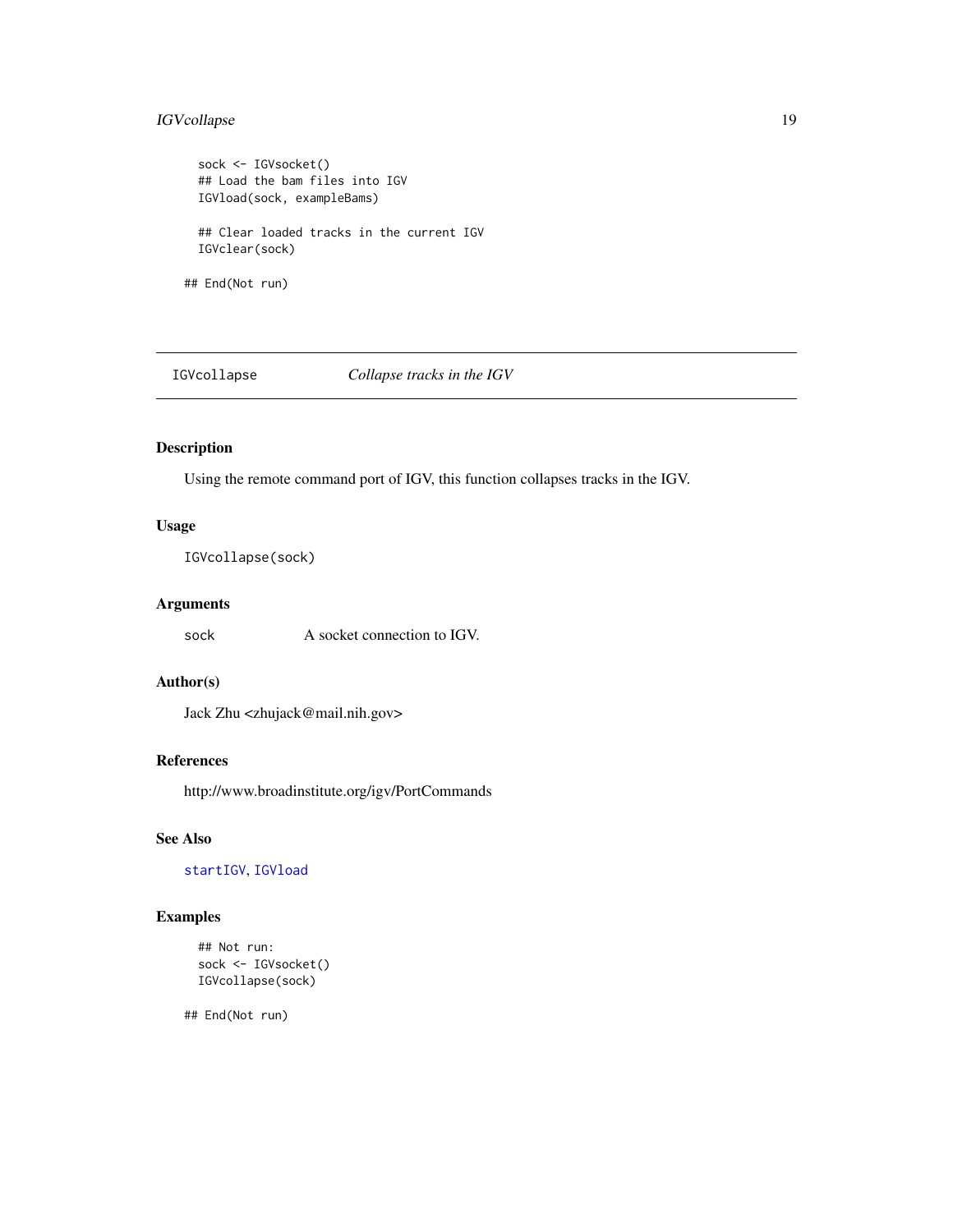<span id="page-19-2"></span><span id="page-19-0"></span>

# Description

Set the IGV genome via the remote command port.

# Usage

```
IGVgenome(sock, genome="hg18")
```
# Arguments

| sock   | A socket connection to IGV.                        |
|--------|----------------------------------------------------|
| genome | String representing a genome that IGV knows about. |

# Author(s)

Sean Davis <sdavis2@mail.nih.gov>

# References

http://www.broadinstitute.org/igv/PortCommands

# See Also

[startIGV](#page-28-1)

# Examples

```
## Not run:
sock <- IGVsocket()
IGVgenome(sock, genome='hg18')
```
## End(Not run)

<span id="page-19-1"></span>IGVgoto *Go to a specified region in IGV.*

# Description

Using the remote command port of IGV, go to a specified region.

# Usage

IGVgoto(sock, region)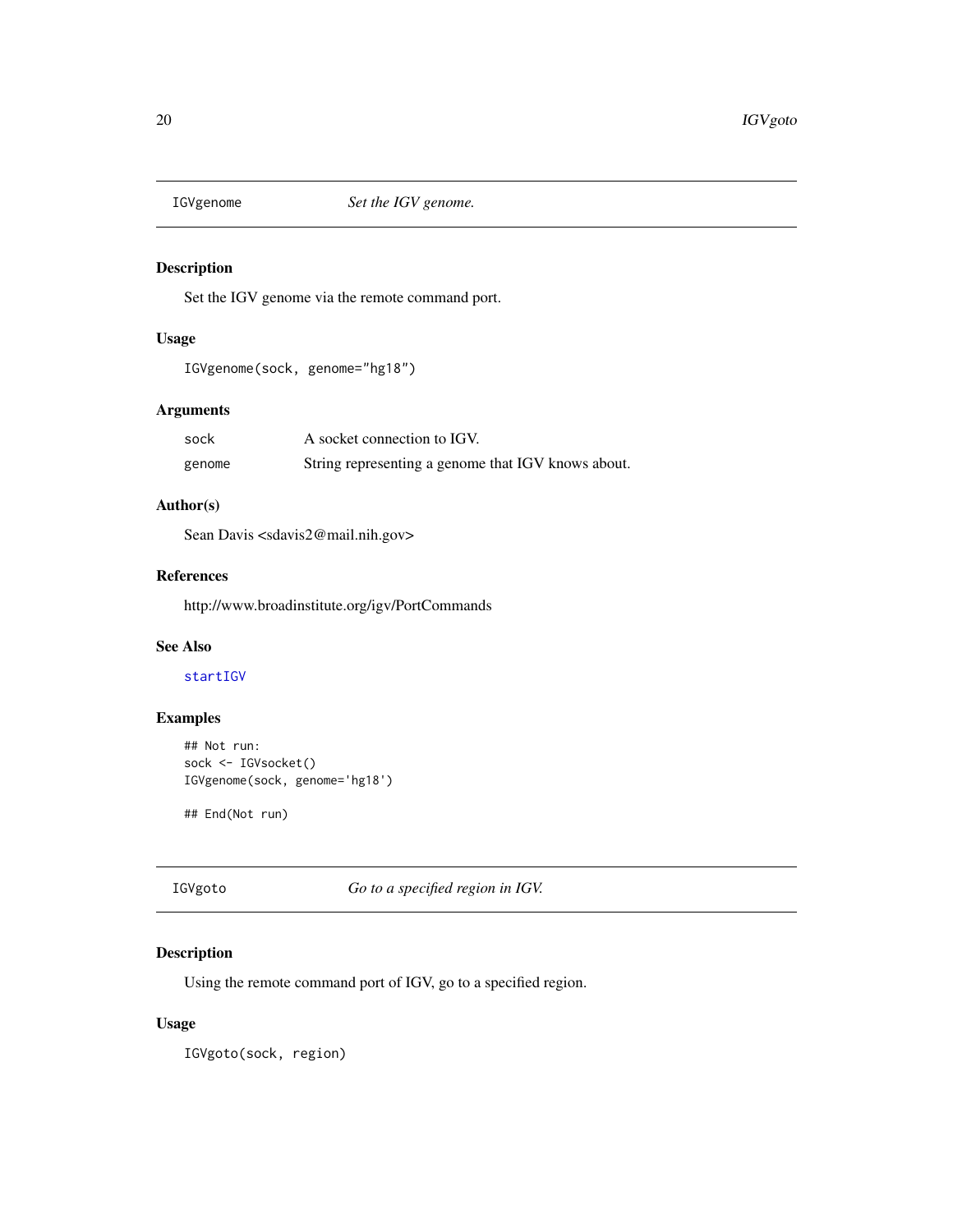## <span id="page-20-0"></span>IGVload 21

# Arguments

| sock   | A socket connection to IGV.                                           |
|--------|-----------------------------------------------------------------------|
| region | Scrolls to a locus. Use any text that is valid in the IGV search box. |

# Author(s)

Sean Davis <sdavis2@mail.nih.gov>

# References

http://www.broadinstitute.org/igv/PortCommands

# See Also

[startIGV](#page-28-1), [IGVload](#page-20-1)

# Examples

```
## Not run:
sock <- IGVsocket()
IGVgoto(sock, 'chr1:1-10000')
IGVgoto(sock, 'TP53')
```
## End(Not run)

# <span id="page-20-1"></span>IGVload *Load data into IGV via remote port call.*

# Description

Loads data via a remote call to IGV.

# Usage

IGVload(sock, files)

# Arguments

| sock  | A socket connection to IGV.                                                                                                                                                                                                            |
|-------|----------------------------------------------------------------------------------------------------------------------------------------------------------------------------------------------------------------------------------------|
| files | Character vector of one or more filenames with full path or urls to load. Among<br>supported file types are BAM and IGV session file, for other file types please<br>check IGV web site: http://www.broadinstitute.org/igy/ControlIGV. |

# Author(s)

Sean Davis <sdavis2@mail.nih.gov>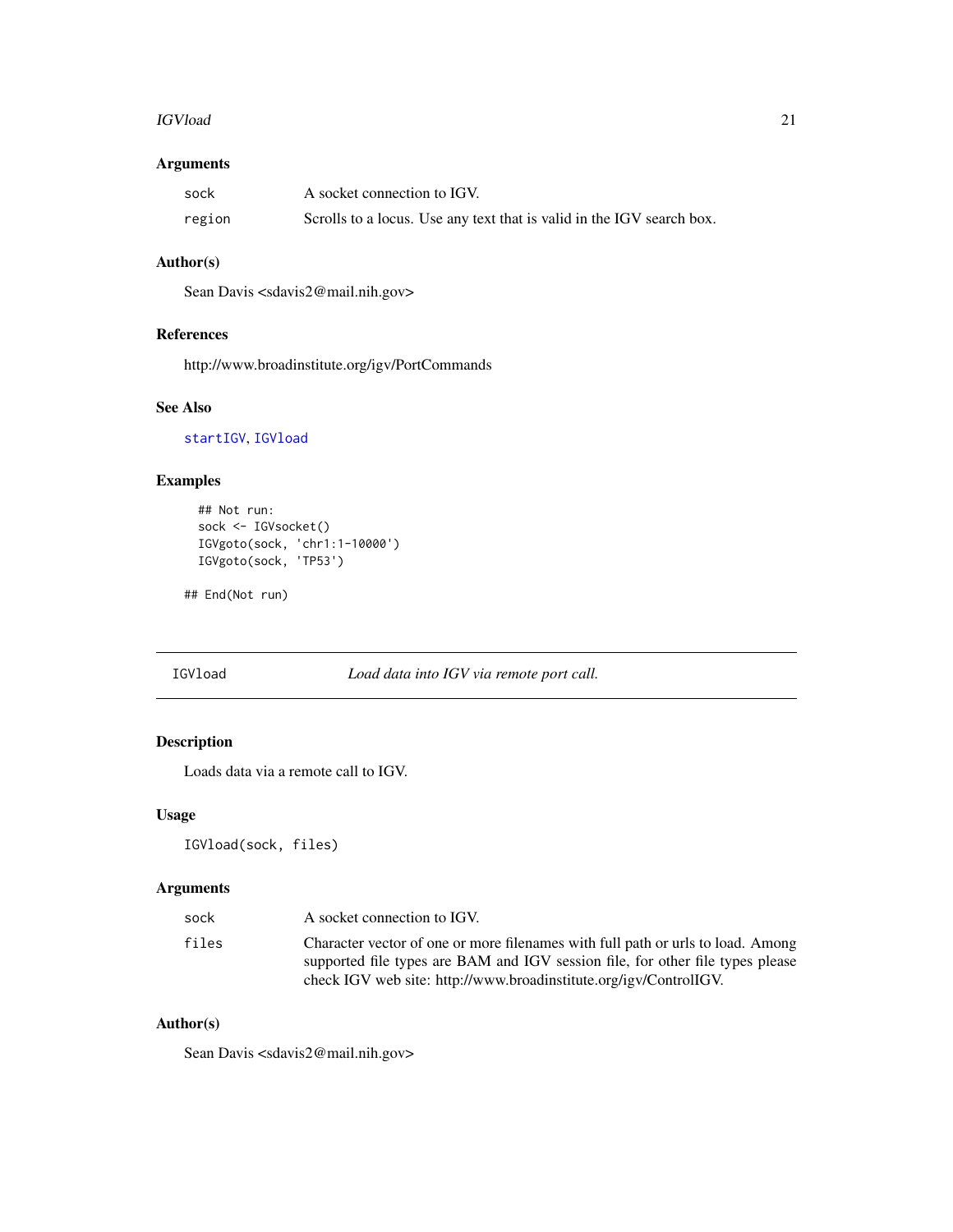## References

http://www.broadinstitute.org/igv/PortCommands

## See Also

[startIGV](#page-28-1), [IGVgoto](#page-19-1)

# Examples

```
## Not run:
## Create a file list from example bam files in the package
exampleBams = file.path(system.file('extdata',package='SRAdb'),
  dir(system.file('extdata',package='SRAdb'),pattern='bam$'))
## Create a socket connection to IGV
sock <- IGVsocket()
## Load the bam files into IGV
```
## End(Not run)

IGVload(sock, exampleBams)

IGVsession *Create an IGV session file*

## Description

This function will create an IGV session file

# Usage

```
IGVsession(files, sessionFile, genome='hg18', VisibleAttribute='', destdir=getwd())
```
# Arguments

| files            | Character vector of one or more filenames or urls to load - required.                                      |  |  |
|------------------|------------------------------------------------------------------------------------------------------------|--|--|
| sessionFile      | String representing session file name - required                                                           |  |  |
| genome           | String representing a genome that IGV knows about.                                                         |  |  |
| VisibleAttribute |                                                                                                            |  |  |
|                  | Character vector of one or more IGV Visible Attributes to annotate data tracks<br>to be loaded - optional. |  |  |
| destdir          | Path where to save the IGV session file.                                                                   |  |  |

# Details

While the current state of an IGV session can be saved to a named session file that can be opened to restore the IGV session later on, a IGV session file can be manually or programmatically created to achieve more efficient data loading and better control of IGV. IGVsession function was developed to create such IGV session files. For details please check IGV web site: http://www.broadinstitute.org/igv/ControlIGV

<span id="page-21-0"></span>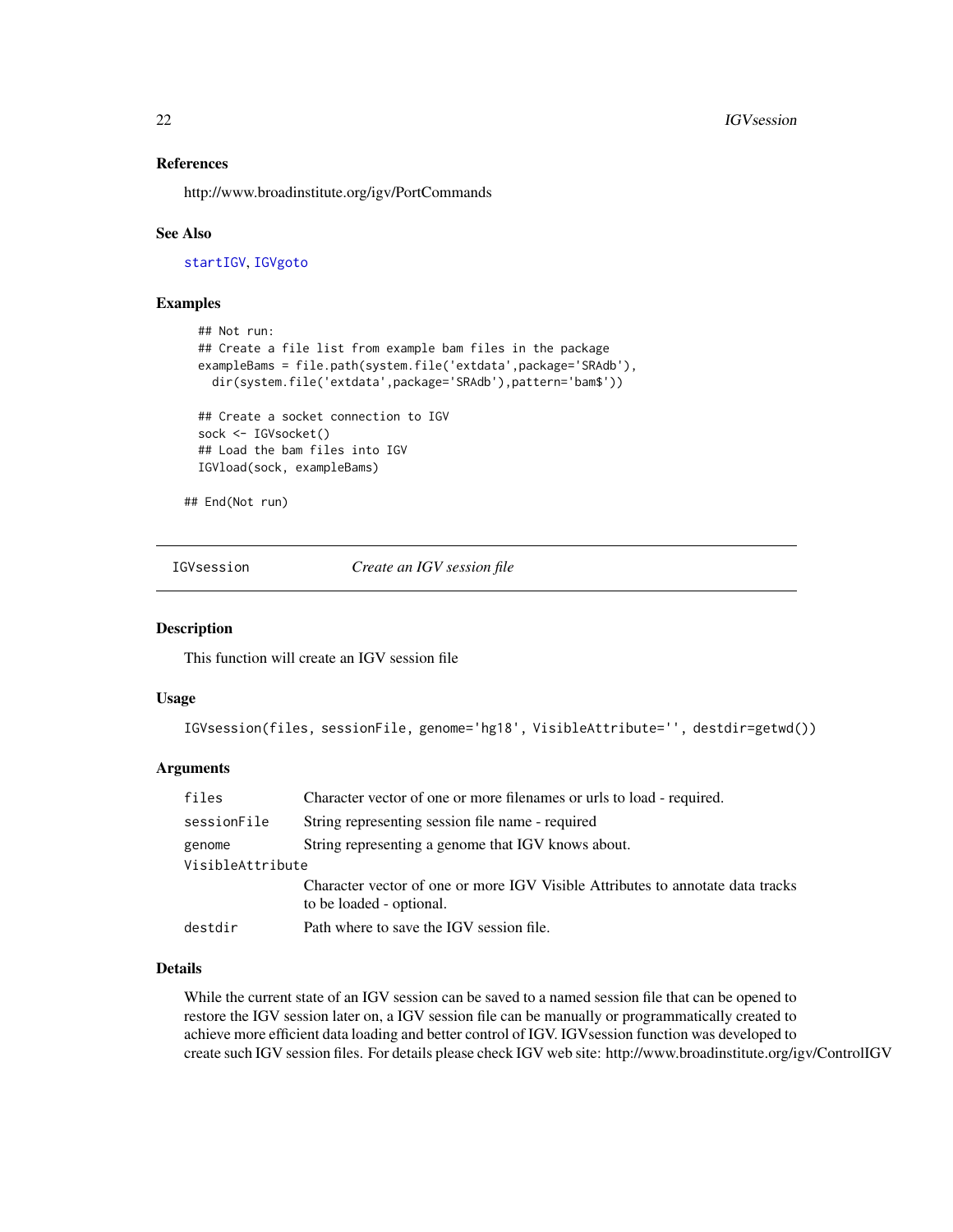# <span id="page-22-0"></span>IGVsnapshot 23

# Value

An IGV session file with full file path.

# Author(s)

Jack Zhu <zhujack@mail.nih.gov>

# See Also

[IGVload](#page-20-1), [IGVgenome](#page-19-2), [IGVgoto](#page-19-1)

## Examples

```
library(SRAdb)
exampleBams = file.path(system.file('extdata',package='SRAdb'),
   dir(system.file('extdata',package='SRAdb'),pattern='bam$'))
exampleSessionFile <- IGVsession(exampleBams, 'exampleBams.xml');
  ## Not run:
   ## Start IGV within R. You only need one IGV instance with listen port 60151 open.
   startIGV()
## Create a socket connection to IGV
sock <- IGVsocket()
## Wait until IGV fully launched and make sure the listen port for IGV is open (If not configured in IGV, follow thes
  IGVload(sock, exampleSessionFile)
```
## End(Not run)

IGVsnapshot *Make a file snapshot of the current IGV screen.*

# Description

From the IGV documentation: "Saves a snapshot of the IGV window to an image file. If filename is omitted, writes a .png file with a filename generated based on the locus. If filename is specified, the filename extension determines the image file format, which must be .png or .eps."

## Usage

```
IGVsnapshot(sock, fname = "", dirname=getwd())
```
# Arguments

| sock    | A socket connection to IGV.                                                                                           |
|---------|-----------------------------------------------------------------------------------------------------------------------|
| fname   | The filename to save. Alternatively, if not specified, IGV will create a filename<br>based on the locus being viewed. |
| dirname | The directory name as a string for where to save the snapshot file.                                                   |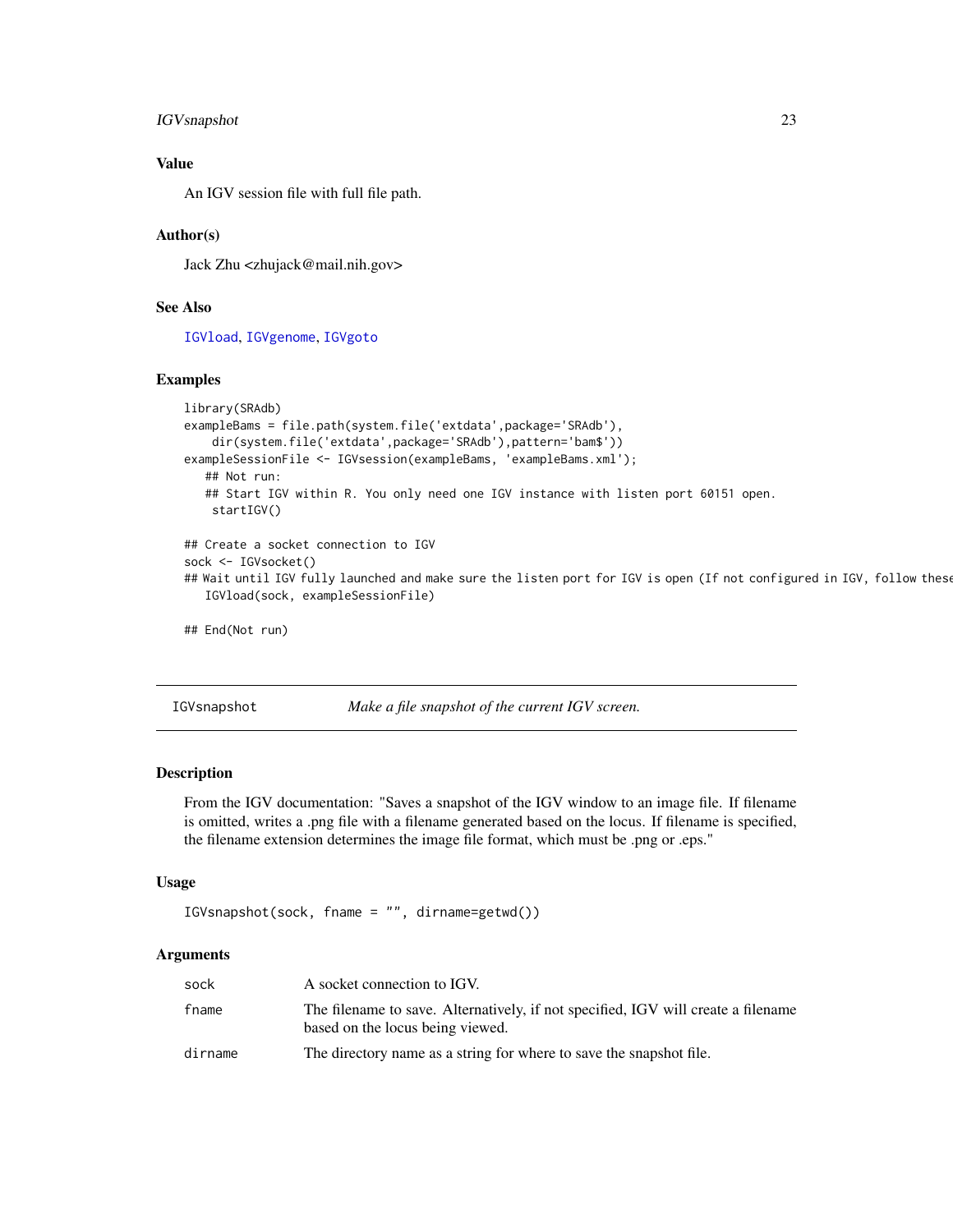## 24 **IGVsocket**

## Author(s)

Sean Davis <sdavis2@mail.nih.gov>

## References

http://www.broadinstitute.org/igv/PortCommands

# See Also

[startIGV](#page-28-1)

# Examples

```
## Not run:
## Create a snapshot of the current IGV window, which is usually the first launched IGV with listen port 60151 open
sock <- IGVsocket()
IGVsnapshot(sock)
dir()
```
## End(Not run)

IGVsocket *Create a Socket Connection to IGV.*

# Description

Create a Socket Connection to IGV by a specified port and host.

## Usage

```
IGVsocket(host='localhost', port=60151)
```
# Arguments

| host | The name of remote host where IGV is running. |
|------|-----------------------------------------------|
| port | The port to connect to/listen on.             |

# Author(s)

Sean Davis <sdavis2@mail.nih.gov>

## References

http://www.broadinstitute.org/igv/PortCommands

# See Also

[startIGV](#page-28-1), [IGVgoto](#page-19-1)

<span id="page-23-0"></span>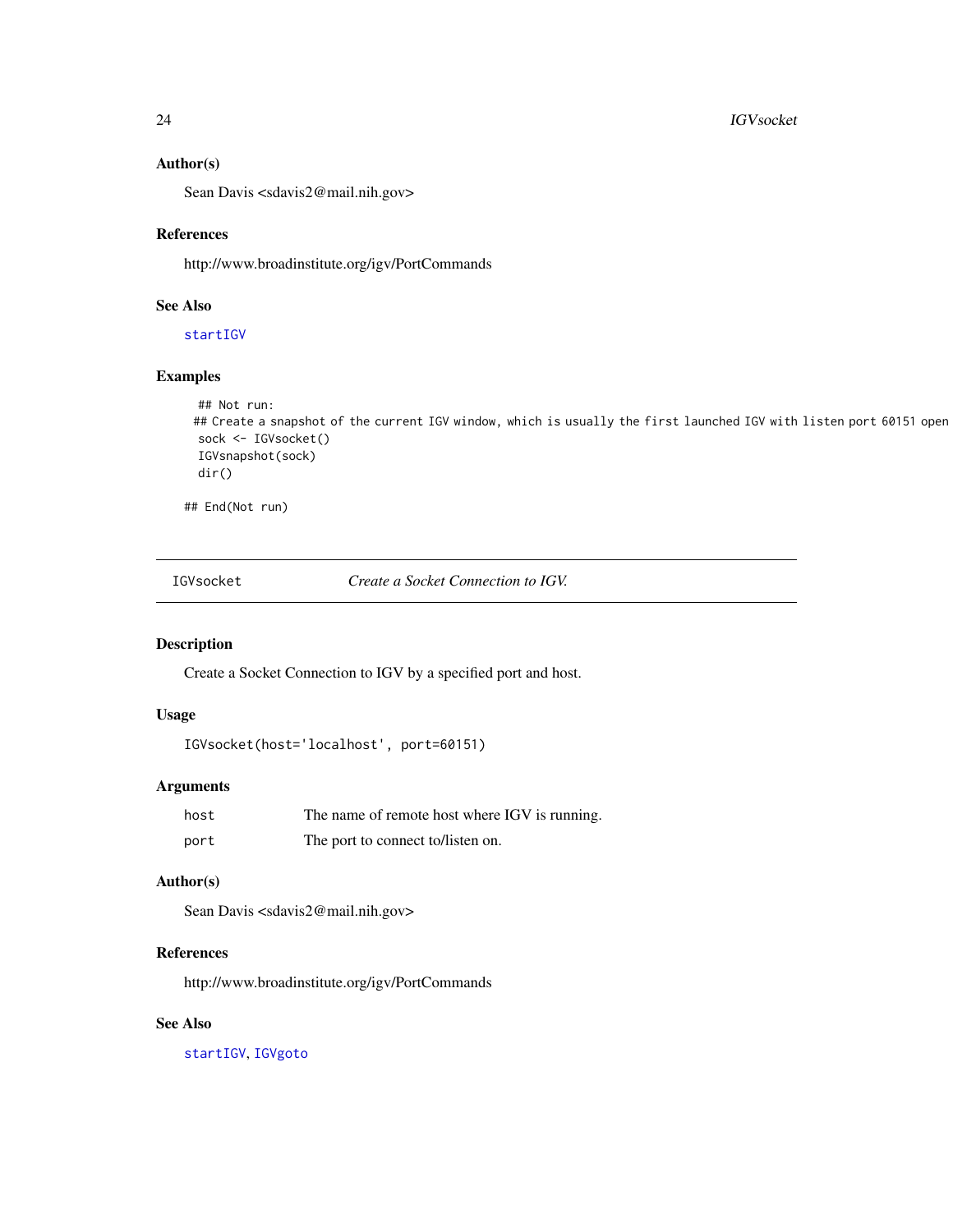## <span id="page-24-0"></span>IGVsort 25

# Examples

## Not run: ## Create a socket connection to IGV sock <- IGVsocket()

## End(Not run)

IGVsort *Sort an alignment track by the specified option.*

# Description

Using the remote command port of IGV, Sorts an alignment track by the specified option. Recognized values for the option parameter are: base, position, strand, quality, sample, and readGroup.

## Usage

IGVsort(sock, option)

# Arguments

| sock   | A socket connection to IGV.                                                                                |
|--------|------------------------------------------------------------------------------------------------------------|
| option | Recognized values for the option parameter are: base, position, strand, quality,<br>sample, and readGroup. |

# Author(s)

Jack Zhu<zhujack@mail.nih.gov>

# References

http://www.broadinstitute.org/igv/PortCommands

## See Also

[startIGV](#page-28-1), [IGVload](#page-20-1)

# Examples

```
## Not run:
sock <- IGVsocket()
IGVsort(sock, 'position')
IGVsort(sock, 'base')
IGVsort(sock, 'sample')
```
## End(Not run)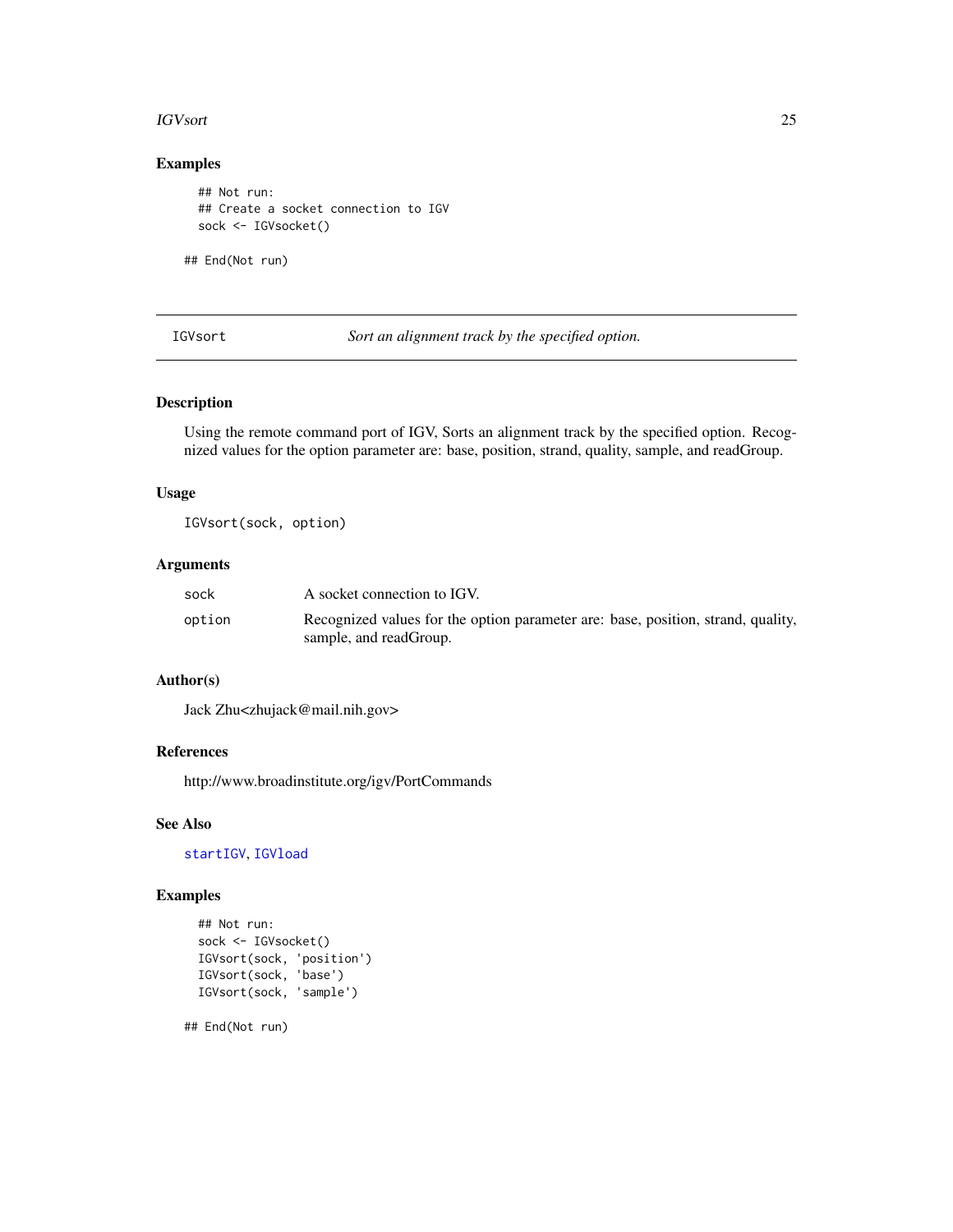<span id="page-25-1"></span><span id="page-25-0"></span>

# Description

This function lists all sra, sra-lite or fastq data files associated with input SRA accessions

## Usage

```
listSRAfile( in_acc, sra_con, fileType = 'sra', srcType = 'ftp' )
```
## Arguments

| in_acc   | character vector of SRA accessions, which should be in same SRA data type,<br>either submission, study, sample, experiment or run. |
|----------|------------------------------------------------------------------------------------------------------------------------------------|
| sra_con  | connection to the SRAmetadb SOLite database                                                                                        |
| fileType | types of SRA data files, which should be 'sra' or 'fastq'. ('litesra' has phased<br>out).                                          |
| srcType  | type of transfer protocol, which should be "ftp" or "fasp".                                                                        |

## Details

SRA fastq files are hosted at EBI ftp site (ftp://ftp.sra.ebi.ac.uk/vol1/fastq/) and .sra files are hosted at NCBI ftp site (ftp://ftp-trace.ncbi.nlm.nih.gov/sra/sra-instant/reads/). 'litesra' has phased out.

# Value

A data frame of matched SRA accessions and data file names with ftp or fasp addresses.

## Author(s)

Jack Zhu <zhujack@mail.nih.gov>

## See Also

[getSRAfile](#page-14-1)

# Examples

```
## Using the SRAmetadb demo database
## Not run:
library(SRAdb)
sra_dbname <- file.path(system.file('extdata', package='SRAdb'), 'SRAmetadb_demo.sqlite')
sra_con <- dbConnect(dbDriver("SQLite"), sra_dbname)
## List ftp or fasp addresses of sra files associated with "SRX000122"
```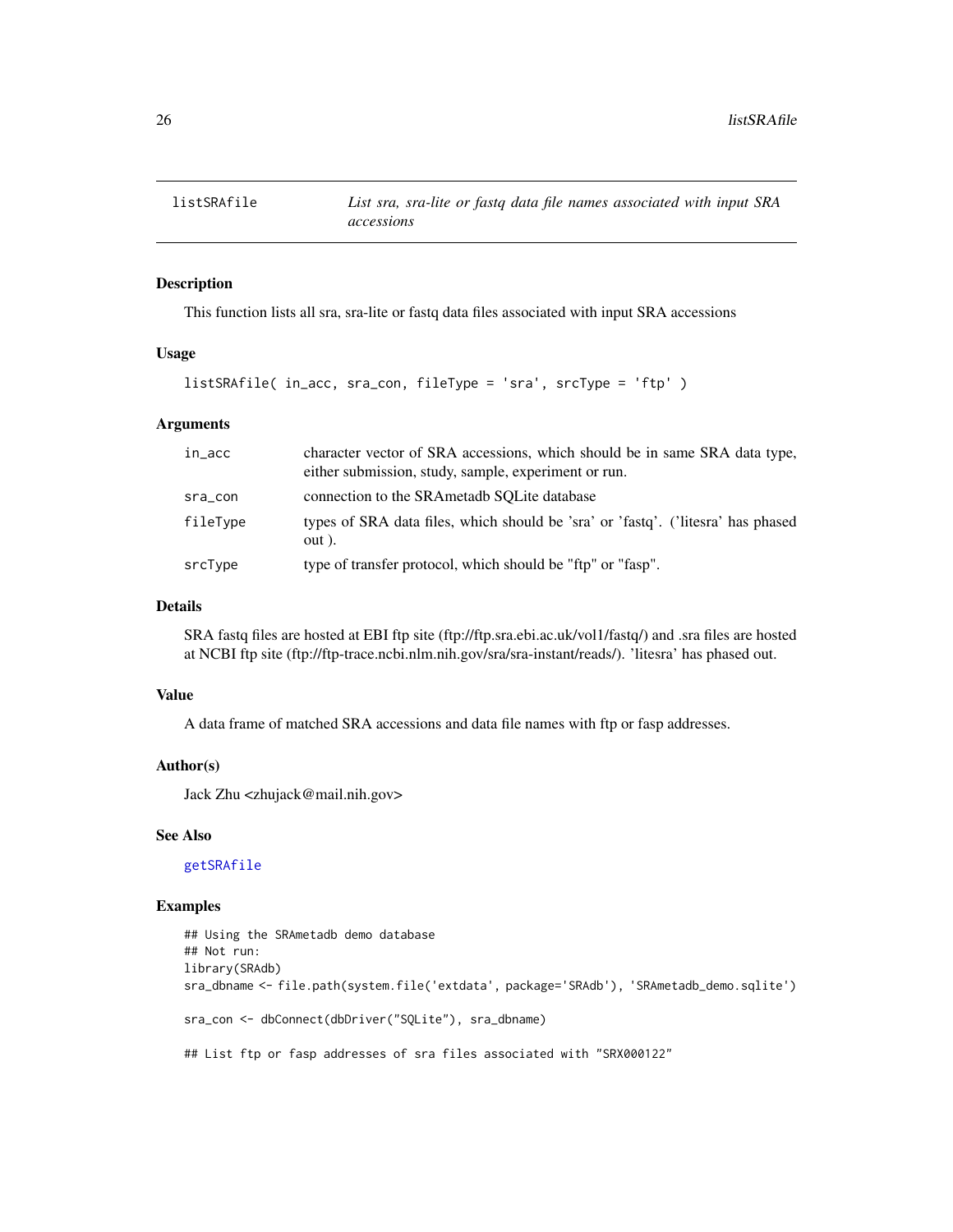## <span id="page-26-0"></span>sraConvert 27

```
listSRAfile (in_acc = c("SRX000122"), sra_con = sra_con, fileType = 'sra')
listSRAfile (in_acc = c("SRX000122"), sra_con = sra_con, fileType = 'sra', srcType='fasp')
```
## End(Not run)

## The actual SRAmetadb sqlite database can be downloaded using function: getSRAdbFile. Warning: the actual SRAmeta

<span id="page-26-1"></span>sraConvert *Cross-reference between GEO data types*

# Description

A common task is to find all the SRA entities of one type associated with another SRA entity (eg., find all SRA samples associated with SRA study 'SRP001990'). This function provides a very fast mapping between entity types to facilitate queries of this type.

## Usage

sraConvert(in\_acc, out\_type = c("sra", "submission", "study", "sample", "experiment", "run"), sra\_con)

# Arguments

| in_acc   | Character vector of SRA accessions and should be of same SRA data type, either<br>one of SRA submission, SRA study, SRA sample, SRA experiment and SRA<br>run'                                                       |
|----------|----------------------------------------------------------------------------------------------------------------------------------------------------------------------------------------------------------------------|
| out_type | Character vector of the following SRA data types: 'sra', 'submission','study','sample','experiment','run';<br>if 'sra' is in out_type, out_type will be c("submission", "study", "sample", "ex-<br>periment", "run") |
| sra_con  | Connection to the SRAmetadb SOLite database                                                                                                                                                                          |

## Value

A data.frame containing all matched SRA accessions.

## Author(s)

Jack Zhu <zhujack@mail.nih.gov>

# See Also

[getSRA](#page-12-1), [listSRAfile](#page-25-1), [getSRAinfo](#page-16-1)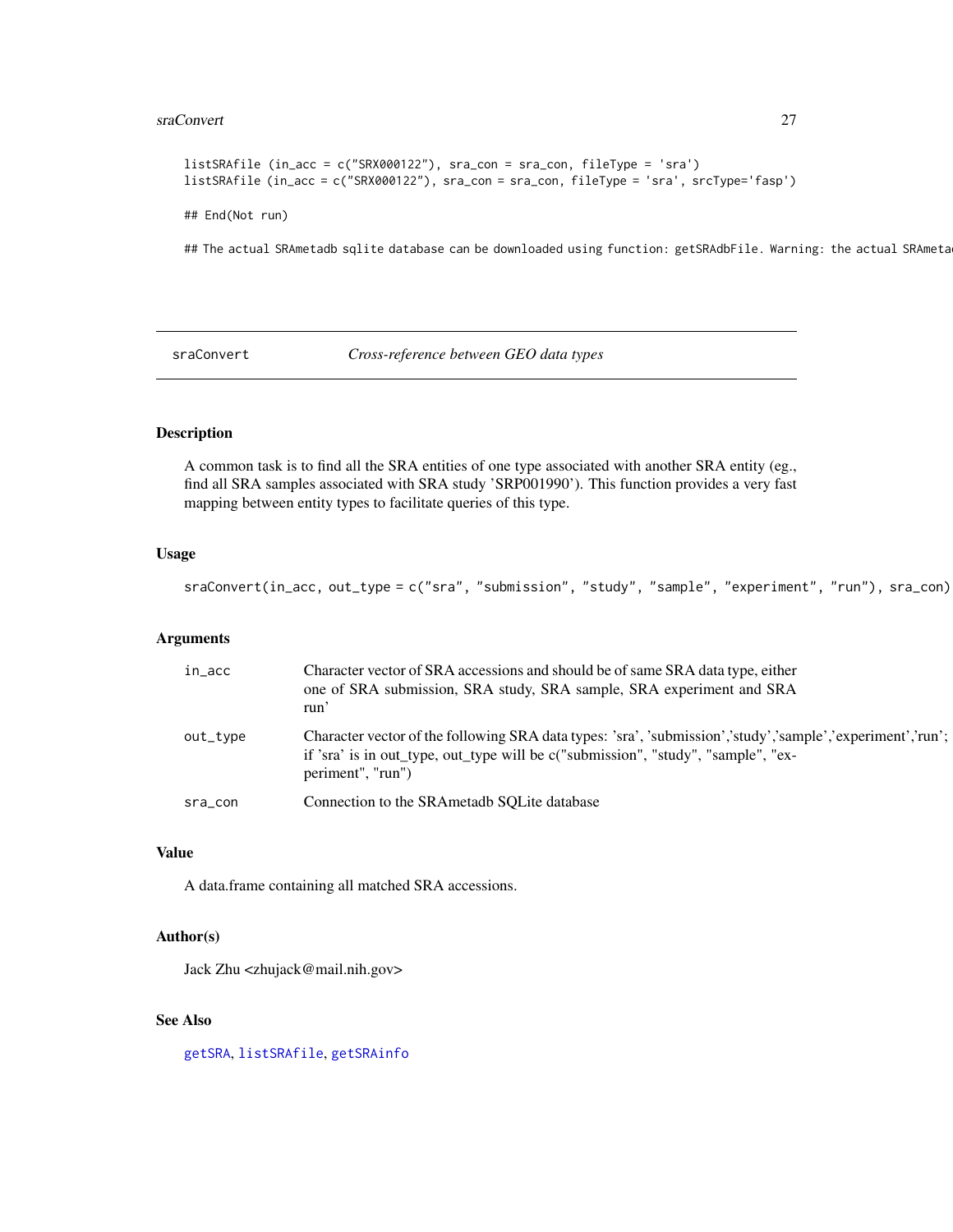# Examples

## Using the SRAmetadb demo database

```
library(SRAdb)
sra_dbname <- file.path(system.file('extdata', package='SRAdb'), 'SRAmetadb_demo.sqlite')
sra_con <- dbConnect(dbDriver("SQLite"), sra_dbname)
## Convert SRA experiment accessions to other types
a <- sraConvert( in_acc=c(" SRR000137", "SRR000138 "), out_type=c('sample'), sra_con=sra_con )
b <- sraConvert (in_acc=c("SRX000122"), sra_con=sra_con)
```
## The actual SRAmetadb sqlite database can be downloaded using function: getSRAdbFile. Warning: the actual SRAmeta

<span id="page-27-1"></span>

| sraGraph | Create a new graphNEL object of SRA accessios from SRA full text |  |  |  |  |
|----------|------------------------------------------------------------------|--|--|--|--|
|          | search                                                           |  |  |  |  |

## Description

This function will create a new graphNEL object from SRA accessions using function of [entityGraph](#page-8-1) and SRA accessions are returned from SRA full text search using function of [getSRA](#page-12-1)

## Usage

sraGraph(search\_terms, sra\_con)

# **Arguments**

| search terms | Free text search terms constructed according to SQLite query syntax defined |
|--------------|-----------------------------------------------------------------------------|
|              | here: http://www.sqlite.org/fts3.html#section_1_3                           |
| sra con      | Connection to the SRAmetadb SOLite database                                 |

## Details

This function is a wrapper of two functions: acc <- getSRA(search\_terms, out\_types='sra', sra\_con, acc\_only=TRUE) and g <- entityGraph(acc). A graphNEL object with edgemode='directed' is created from input data.frame of SRA accessions and the [plot](#page-0-0) function will draw a graph

# Value

A graphNEL object with edgemode='directed'

# Author(s)

Jack Zhu <zhujack@mail.nih.gov> and Sean Davis <sdavis2@mail.nih.gov>

<span id="page-27-0"></span>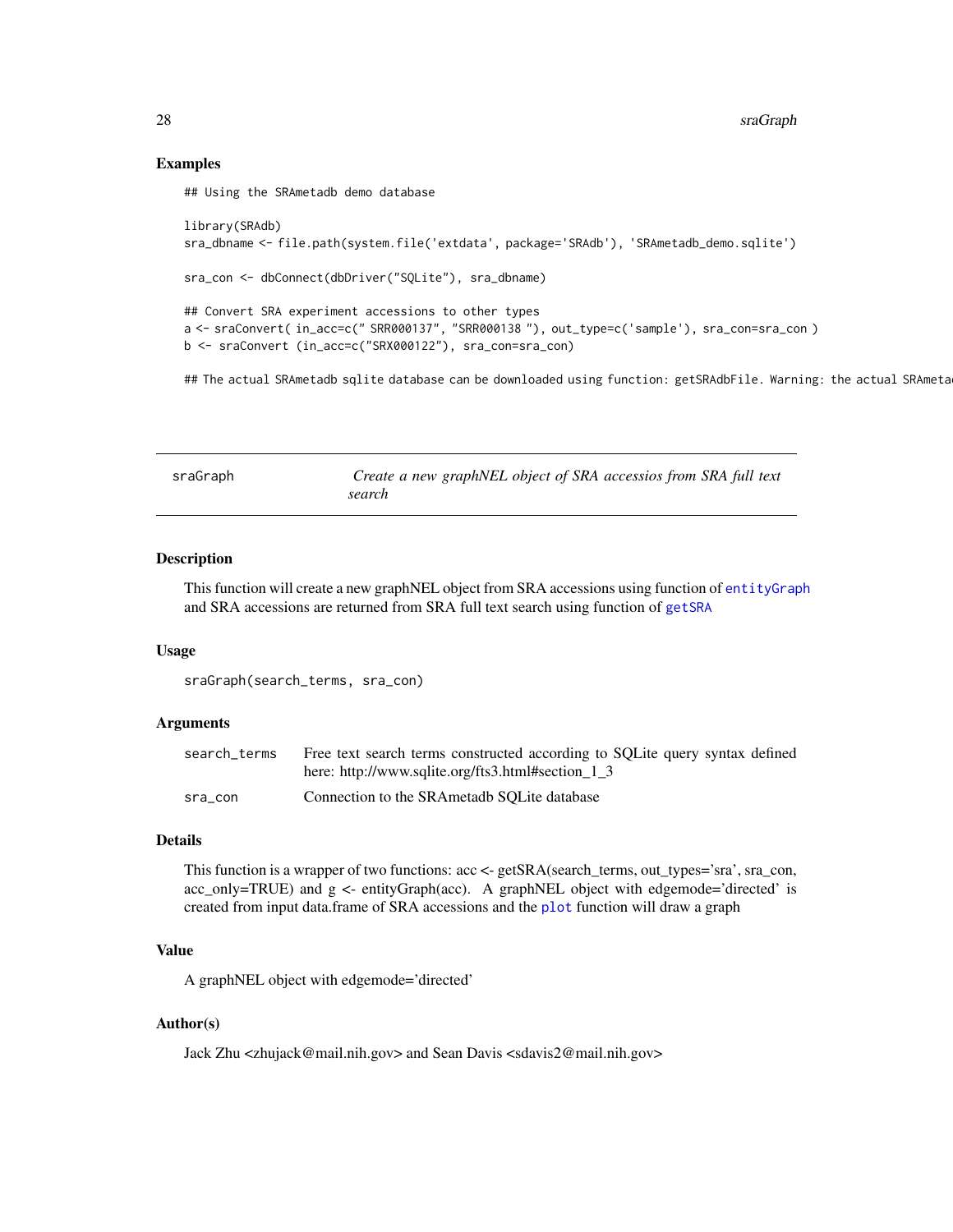## <span id="page-28-0"></span>startIGV 29

## See Also

[getSRA](#page-12-1), [sraConvert](#page-26-1), [entityGraph](#page-8-1)

## Examples

## Using the SRAmetadb demo database

library(SRAdb) library(Rgraphviz)

```
sra_dbname <- file.path(system.file('extdata', package='SRAdb'), 'SRAmetadb_demo.sqlite')
```

```
sra_con <- dbConnect(dbDriver("SQLite"), sra_dbname)
```

```
## create a graphNEL object from SRA accessions, which are full text search results of terms 'primary thyroid cell l:
g <- sraGraph('MCF7 OR "MCF-7"', sra_con)
attrs <- getDefaultAttrs(list(node=list(fillcolor='lightblue', shape='ellipse')))
plot(g, attrs=attrs)
## similiar search as the above, returned much larger data.frame and graph is too clouded
g <- sraGraph('MCF', sra_con)
## Not run:
```

```
plot(g)
```
## End(Not run)

## The actual SRAmetadb sqlite database can be downloaded using function: getSRAdbFile. Warning: the actual SRAmeta

<span id="page-28-1"></span>startIGV *Start IGV from R with different amount maximum memory support*

## Description

This function is to start the Integrative Genomics Viewer (IGV) within R, which is a high-performance visualization tool for interactive exploration of large, integrated datasets. It supports a wide variety of data types including sequence alignments, microarrays, and genomic annotations. In the SRAdb, functions of load2IGV and load2newIGV can be used to load BAM format of sequencing data into IGV conveniently.

## Usage

```
startIGV(memory = "mm", devel=FALSE)
```
#### Arguments

| memory | Maximum usable memory support for the IGV to be launched, which is defined      |
|--------|---------------------------------------------------------------------------------|
|        | as the following: 'mm' - $1.2$ GB, 'lm' - $2$ GB, 'hm' - $10$ GB, '' - $750$ MB |
| devel  | Start development version of IGV.                                               |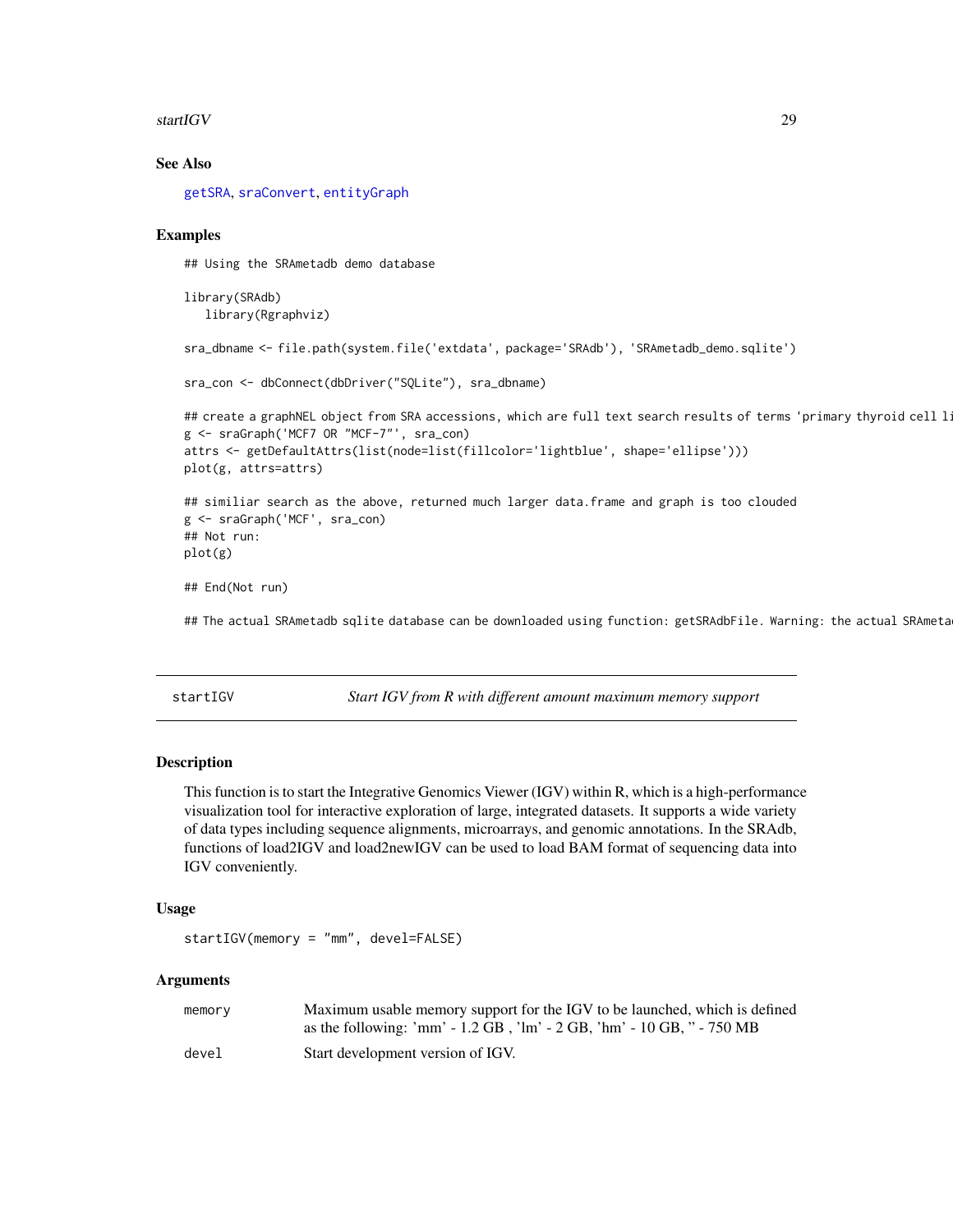# Details

IGV with 1.2 GB maximum usable memory ('mm') is usually for 32-bit Windows; IGV with 2 GB maximum usable memory ('lm') is usually for 32-bit MacOS; IGV with 10 GB maximum usable memory is for large memory 64-bit java machines; IGV with 750 MB (") is sufficient for most applications. The IGV will be launched through Java Web Start. For details about how IGV is launched or have problems to launch it, please refer to this site: http://www.broadinstitute.org/igv/StartIGV . Note: if [IGVload](#page-20-1) will be used to load BAM files to the new launched IGV, a connection port needs to be enabled in the IGV. This is how to enable connection port in the IGV: in IGV, go View->Preferences->Advanced->Enable port and check the checkbox.

## Author(s)

Jack Zhu

# References

http://www.broadinstitute.org/igv/

# See Also

[IGVload](#page-20-1), [IGVgoto](#page-19-1), [IGVgenome](#page-19-2)

## Examples

## launch IGV with 1.2 GB maximum usable memory support ## Not run: startIGV("lm"))

<span id="page-29-0"></span>